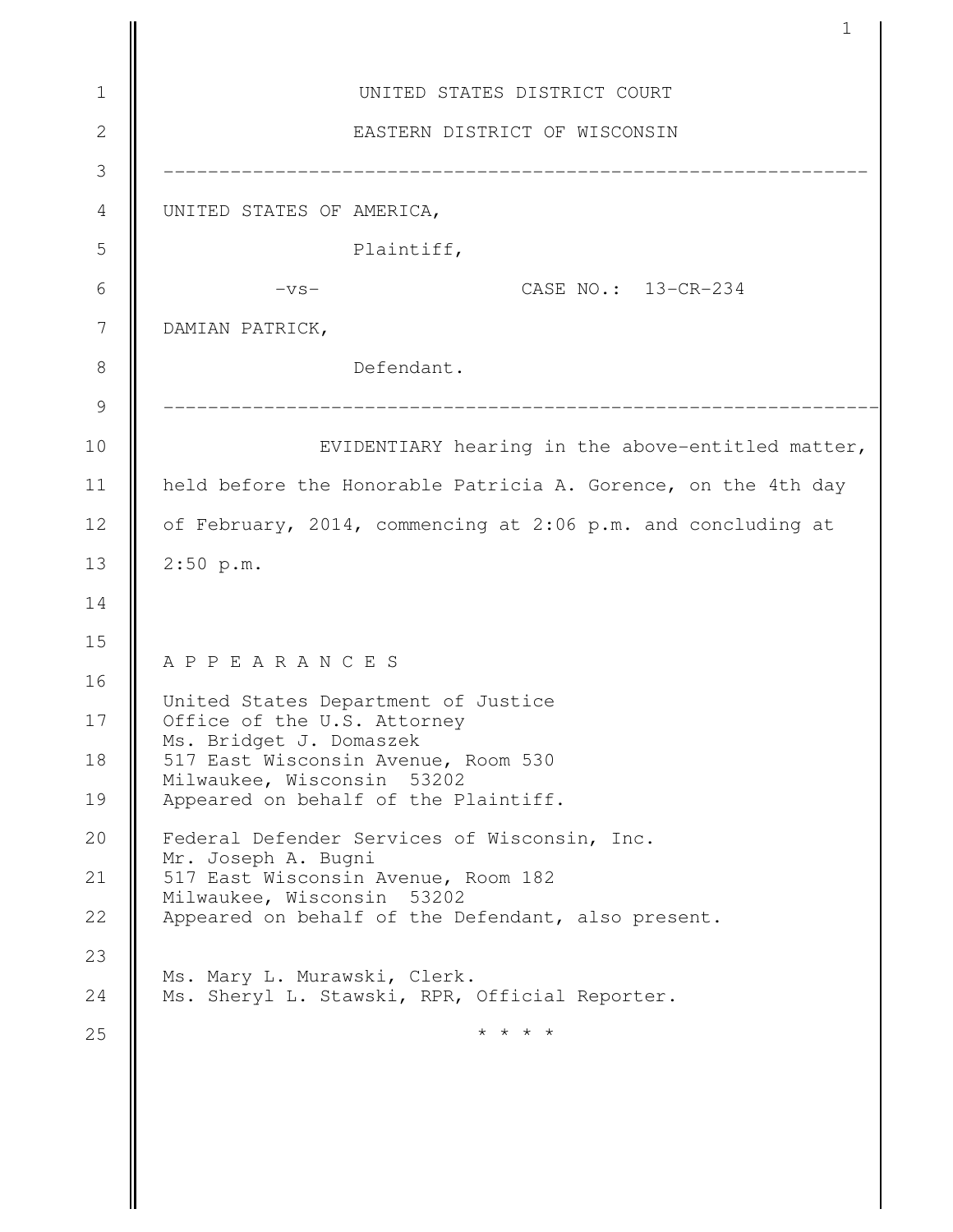| $\mathbf 1$         | INDEX                                                                  |         |
|---------------------|------------------------------------------------------------------------|---------|
| $\mathbf{2}$        |                                                                        | PAGE    |
| $\mathcal{S}$       | WITNESS: DETECTIVE THOMAS MULTHAUF                                     |         |
| $\overline{4}$      | Direct Examination by Ms. Domaszek                                     | 8<br>21 |
| 5                   | Cross-Examination by Mr. Bugni<br>Redirect Examination by Ms. Domaszek | 26      |
| $\sqrt{6}$          |                                                                        |         |
| $\overline{7}$      |                                                                        |         |
| $\,8\,$             | WITNESS: POLICE OFFICER PHILLIP FERGUSON                               |         |
| $\mathcal{G}$       | Direct Examination by Ms. Domaszek                                     | 26      |
| 10                  | Cross-Examination by Mr. Bugni                                         | 33      |
| 11                  |                                                                        |         |
| 12                  |                                                                        |         |
| 13                  |                                                                        |         |
| 14                  |                                                                        |         |
| 15                  |                                                                        |         |
| 16                  |                                                                        |         |
| $17$                |                                                                        |         |
| $18\,$              |                                                                        |         |
| 19                  |                                                                        |         |
| $20$<br>$2\sqrt{1}$ |                                                                        |         |
| 22                  |                                                                        |         |
| 23                  |                                                                        |         |
| 24                  |                                                                        |         |
| 25                  |                                                                        |         |
|                     |                                                                        |         |
|                     |                                                                        |         |
|                     |                                                                        |         |
|                     |                                                                        |         |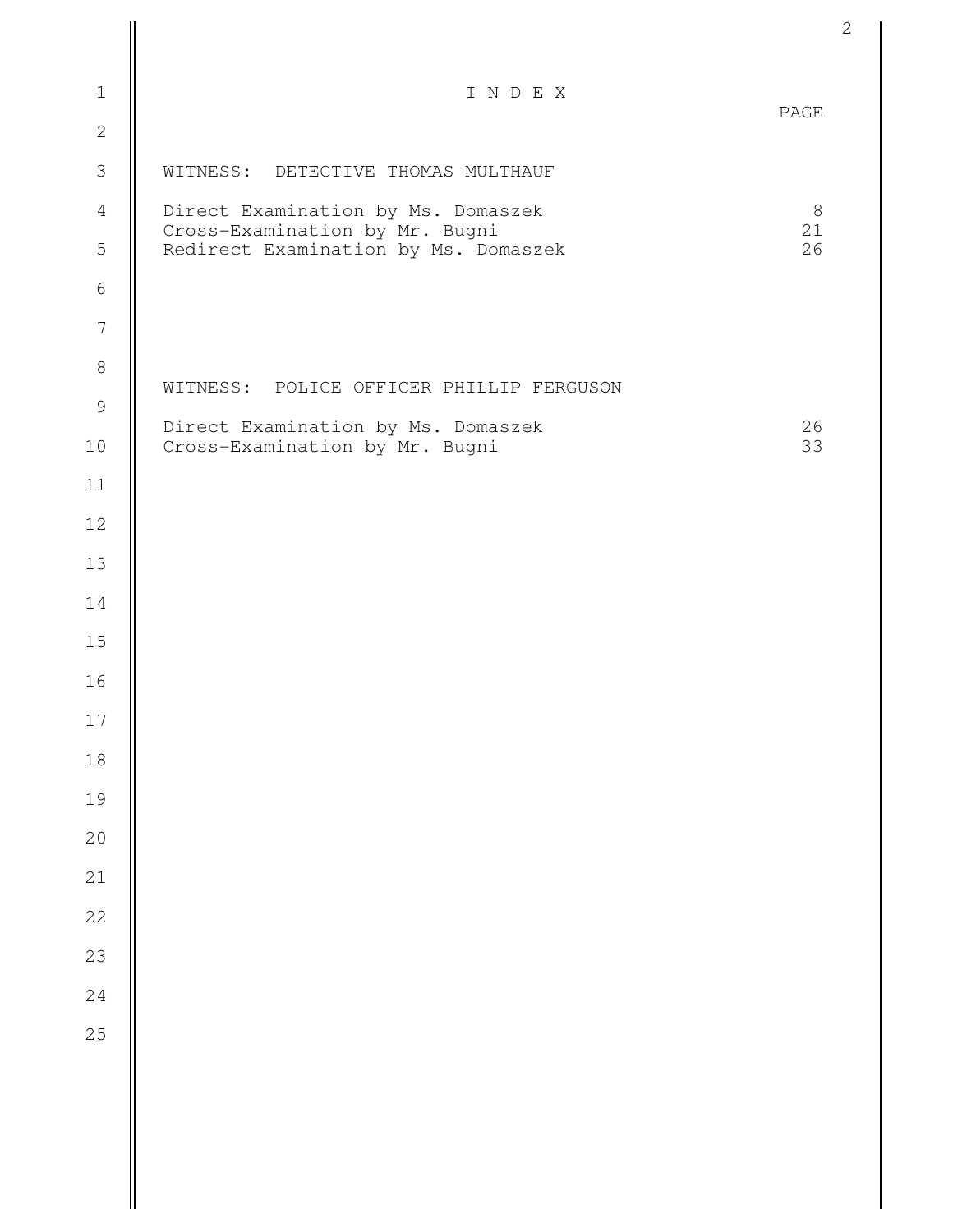T R A N S C R I P T O F P R O C E E D I N G S THE CLERK: Judge Gorence is present for the United States of America versus Damian Patrick; Case Number 13-CR-234; here for an evidentiary hearing on the motion to suppress. May I have the appearances, please, for the Government. MS. DOMASZEK: Good afternoon, Your Honor. Bridget Domaszek appears for the United States. MR. BUGNI: Good afternoon, Your Honor. Joe Bugni appearing for Damian Patrick. THE COURT: Good afternoon, Ms. Domaszek and Mr. Bugni and Mr. Patrick. We're here today for an evidentiary hearing; but I have the submissions submitted by the Government yesterday, the police reports. And I don't know what your position is on that, Mr. Bugni, since initially I was to decide the motion based on the police reports I had. And I just had some questions about those reports. MR. BUGNI: I believe the evidentiary hearing is still necessary in this way: The police reports actually contradict each other. We have Kowalski (phonetic) who says it was an unknown source, meaning an anonymous source. And then now we have an affidavit that says it was a reliable source. THE COURT: What's the relevance of the tip at all if 1 2 3 4 5 6 7 8 9 10 11 12 13 14 15 16 17 18 19 20 21 22 23 24 25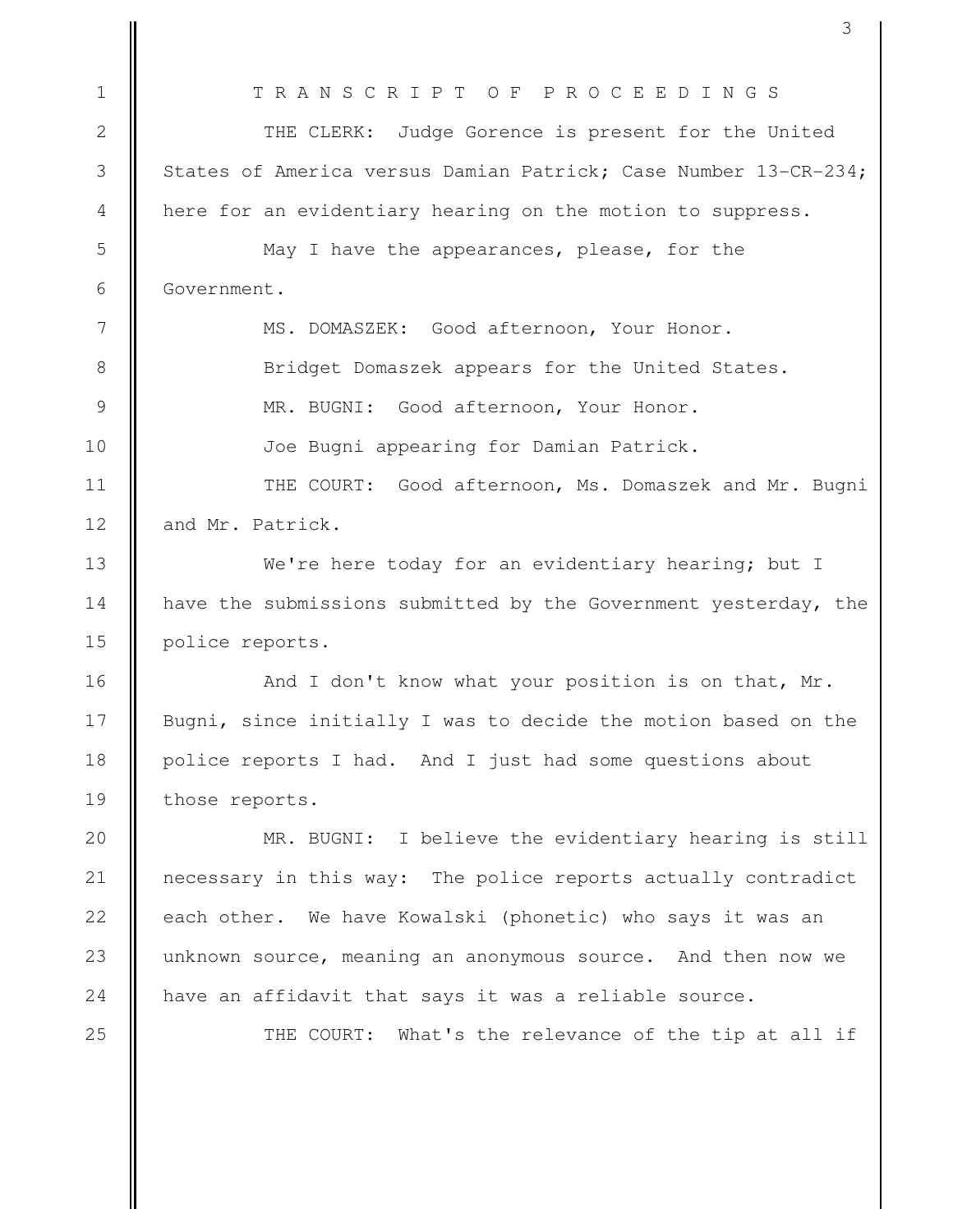2

3

4

5

6

7

8

9

22

23

there was a warrant?

If the fact, too, that there was an arrest warrant out for Mr. Patrick, what difference does it make?

MR. BUGNI: Well, it makes a difference as to whether or not you can stop him. You can't just stop everybody that has a warrant out for them.

You have to know that that's the person. And the reason that they know that's the person in the car is by the tip.

THE COURT: I don't read the reports that way. I read the reports that the officers were advised early in the - here, what I'm seeing is that the -- Officer Multhauf was advised -- 10 11 12 13

MS. DOMASZEK: Well, Your Honor, as set forth in the Government's filing from January 30th, which is the affidavit of Detective Thomas Multhauf, when he arrived at 5909 North Teutonia, he immediately identified the individual sitting in the vehicle as Patrick because he had been provided with a booking photo earlier that morning. 14 15 16 17 18 19

THE COURT: Because he had been verbally advised, also. 20 21

MS. DOMASZEK: Correct.

THE COURT: That's why I'm having a problem.

MR. BUGNI: And at the point that he sees him, Patrick is seized. The car is T'd. 24 25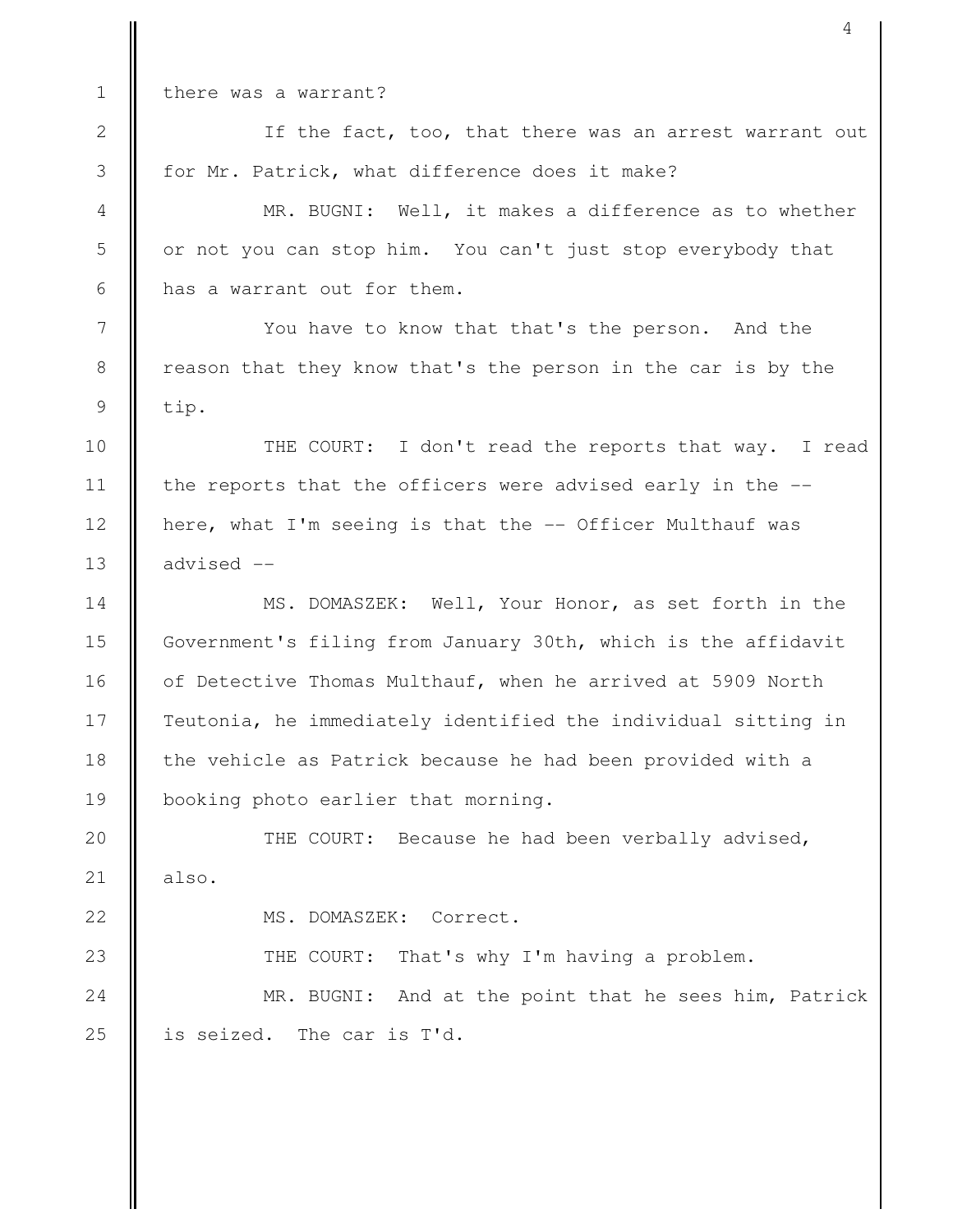MS. DOMASZEK: In a public place. MR. BUGNI: You can't T cars in public places. THE COURT: When you have an arrest warrant? MR. BUGNI: You don't know that's him until after he's seized. THE COURT: I didn't read the reports that way but --MS. DOMASZEK: There's no legal authority, Your Honor. If I could just be heard. There's no legal authority for that proposition. I mean, when he's stopped in a public place, there's no expectation of privacy. There's a warrant out for his arrest, and he immediately identifies himself as Patrick. That's all set forth in the affidavit that was filed on January 30th. So unless there's something I'm missing, there's no material dispute of fact which is required by civil local or criminal local rule 12.3. MR. BUGNI: Which part do you want me to respond to, Your Honor? THE COURT: Whatever you'd like. MR. BUGNI: First, at the point he's been T'd, he's seized. His car is backed in -- or the car that he's put into, okay. The police car pulls in front of them. All right. No reasonable person could think at that point he can leave because his access -- access is actually now stopped. 1 2 3 4 5 6 7 8 9 10 11 12 13 14 15 16 17 18 19 20 21 22 23 24 25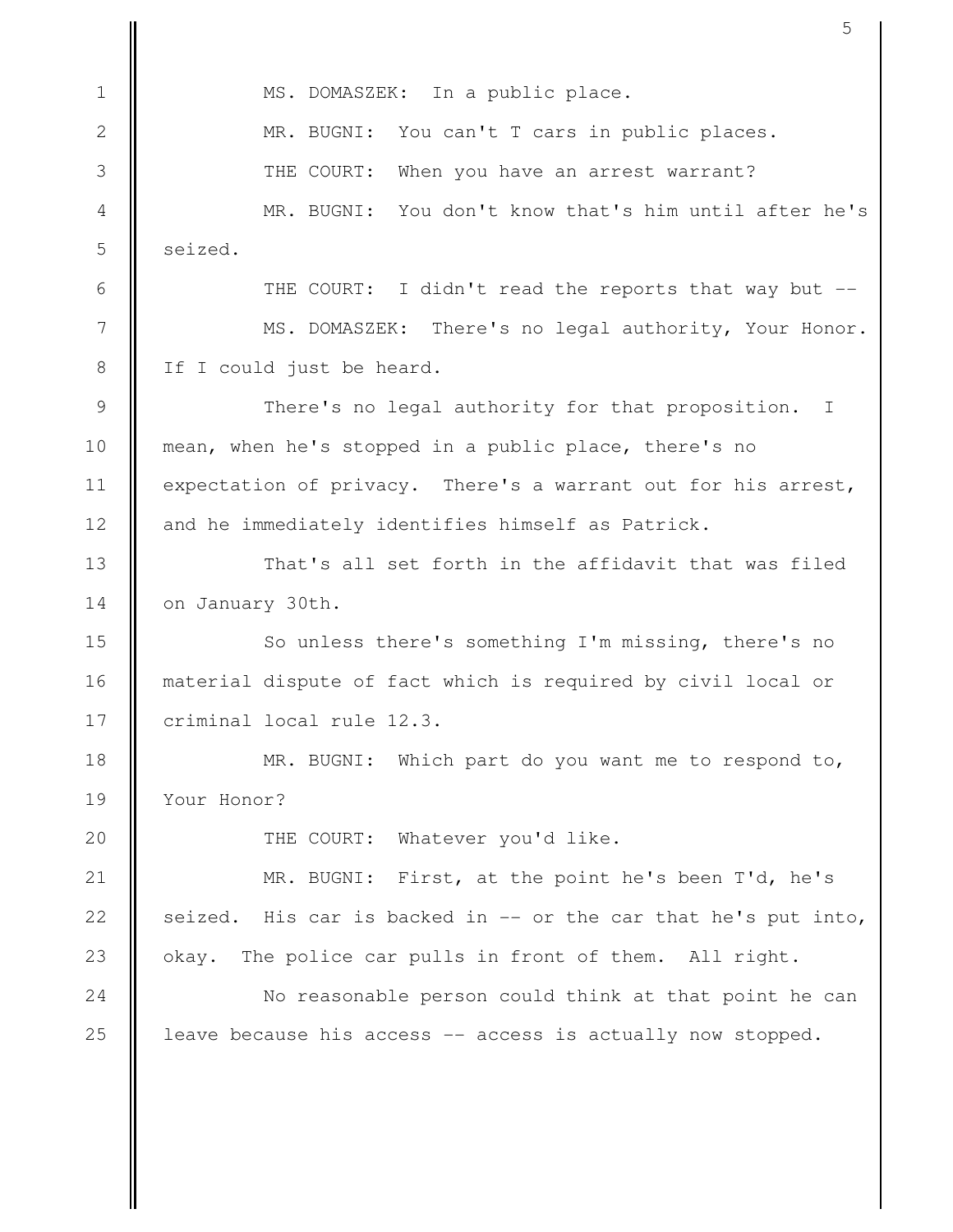2

3

4

5

6

7

8

9

10

11

12

13

14

15

16

17

18

19

20

21

22

23

24

All right. He's been seized at that point. All right.

Now, that's a seizure. It's a seizure at that moment. Now, if later on he says, hey, you know who that is? That's Patrick. That tip was reliable. That's the guy that we're looking for. That happened after he's been seized.

THE COURT: I don't think that the reports indicate that, but let's go ahead with the hearing.

MS. DOMASZEK: Can I ask again -- Again, we have to get back to the heart of the matter. These are legal issues that Attorney Bugni is arguing, purely legal issues. What is the relevant disputed fact?

MR. BUGNI: Sorry.

THE COURT: Go ahead.

MR. BUGNI: I know we're not supposed to address one another. If the issue is, hey, this isn't -- if it's going to be an anonymous source, and we're just going to decide it upon the pure legal issue --

THE COURT: I don't see where the anonymous source has much to do with it, Mr. Bugni.

The officer said in his affidavit -- and we can have him on the stand and cross-examined to this issue -- but he said, I was advised at roll call, or whatever they call that in the morning, that there was a warrant out for Mr. Patrick's arrest, probation warrant. And I was aware of that.

25

I then checked photographs so I knew what he looked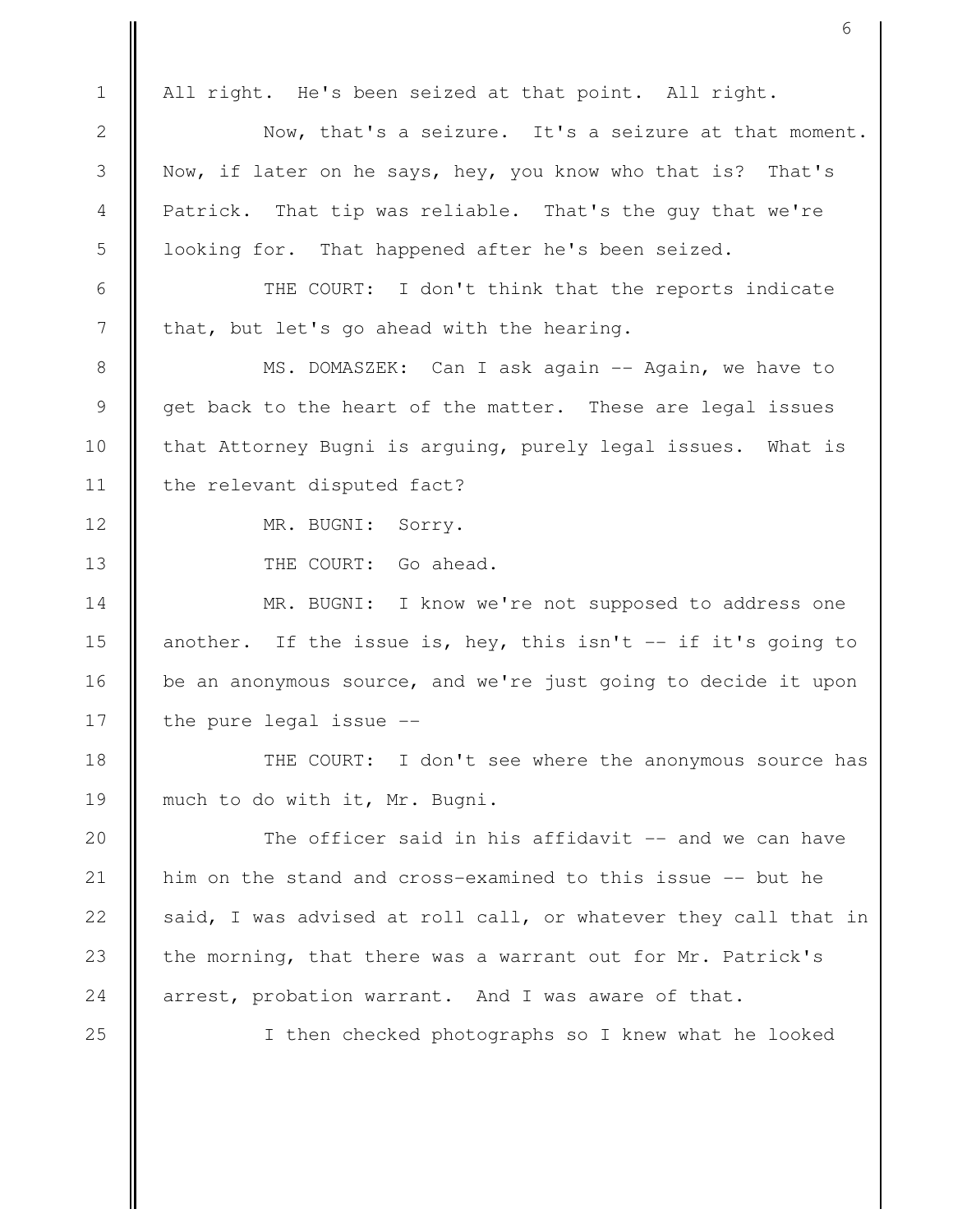like and went out into the community, and I saw the car with Mr. Patrick in it. MR. BUGNI: After the car had been seized. Had he pulled over the car -- THE COURT: You can ask those questions on --MR. BUGNI: Okay. THE COURT: But, regardless, if he saw him in the car before he T'd the car -- MR. BUGNI: That's not how I read the affidavit. THE COURT: That's why I said -- because I don't see a reliance on the tip, at least from the report. So we'll go through that. MR. BUGNI: Okay. MS. DOMASZEK: Just to make the record clear, even if there was a reliance on the tip, the Government certainly doesn't concede that there would be an evidentiary hearing necessary just to establish whether there was reliance on the tip. So the Government calls its first witness, Detective Thomas Multhauf. MR. BUGNI: I'm just going to invoke the rule, Your Honor, of exclusion. THE COURT: Okay. There's a lot of rules in this place. (The witness was first duly sworn under oath.) 1 2 3 4 5 6 7 8 9 10 11 12 13 14 15 16 17 18 19 20 21 22 23 24 25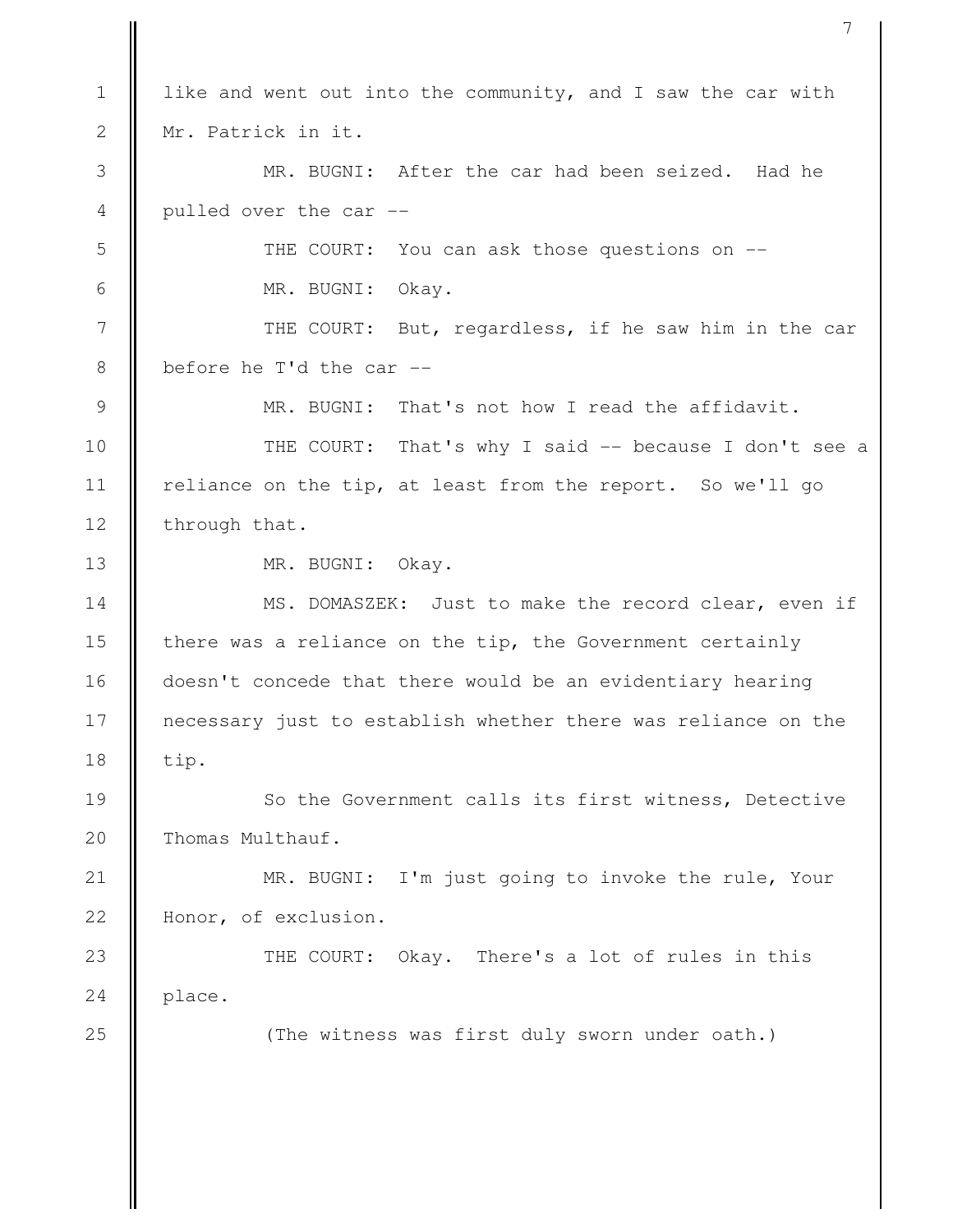|                | 8                                                               |
|----------------|-----------------------------------------------------------------|
| 1              | THE CLERK: Please state your full name and spell it             |
| $\mathbf{2}$   | for the record.                                                 |
| 3              | THE WITNESS: Thomas Multhauf, T-H-O-M-A-S. Multhauf             |
| $\overline{4}$ | is M-U-L-T-H-A-U-F.                                             |
| 5              | DIRECT EXAMINATION                                              |
| 6              | BY MS. DOMASZEK:                                                |
| 7              | Good afternoon, Mr. Multhauf.<br>Q                              |
| $8\,$          | Good afternoon.<br>Α                                            |
| $\mathcal{G}$  | What do you do for a living?<br>Q                               |
| 10             | I'm employed by the City of Milwaukee as a detective.<br>Α      |
| 11             | Where are you currently assigned?<br>Q                          |
| 12             | To Central Investigations.<br>Α                                 |
| 13             | How long have you been assigned to the Central<br>Q             |
| 14             | Investigations Bureau?                                          |
| 15             | Since this January.<br>A                                        |
| 16             | Prior to that, were you employed as a police officer?<br>Q      |
| 17             | Α<br>I was.                                                     |
| 18             | And where were you assigned?<br>Q                               |
| 19             | District 5.<br>Α                                                |
| 20             | Were you so employed on October 28th, 2013?<br>Q                |
| 21             | Α<br>Yes, I was.                                                |
| 22             | Can you just explain for the Court and people here present<br>Q |
| 23             | today where District 5 is; what the geographical boundaries     |
| 24             | are.                                                            |
| 25             | I've been there for about a year now; but the geographic<br>Α   |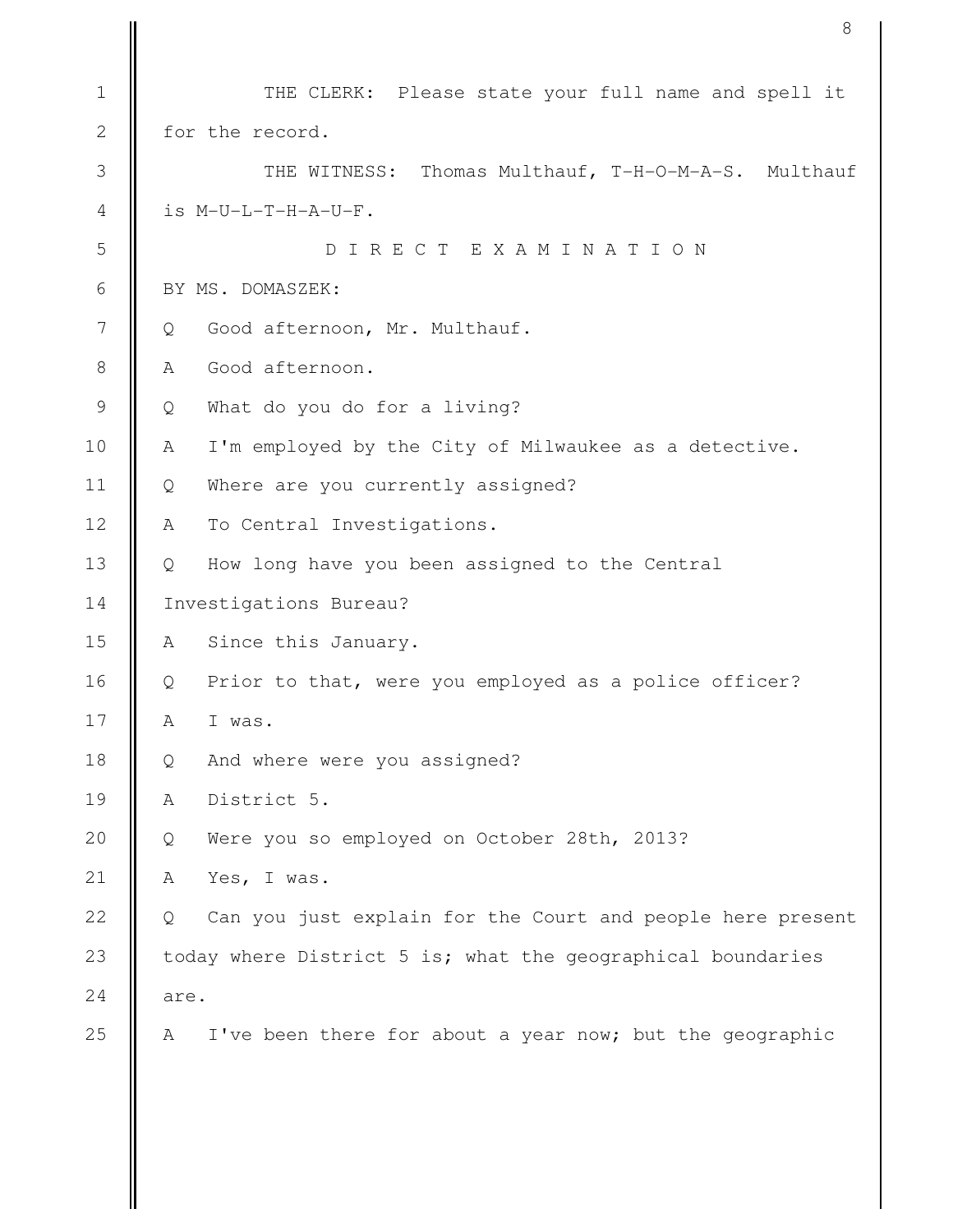|               | 9                                                                |
|---------------|------------------------------------------------------------------|
| $\mathbf 1$   | boundaries are approximately -- I believe to the south, it's     |
| $\mathbf{2}$  | not an even line, but around Center Street. To the north, up     |
| 3             | to approximately Hampton.                                        |
| 4             | To the west, I believe it's around 31st Street or the            |
| 5             | 3100 block. And then to the east, I believe the Milwaukee        |
| 6             | River -- is it the Milwaukee River -- Around Humboldt Avenue.    |
| 7             | Okay. Thank you.<br>Q                                            |
| $\,8\,$       | Have you received training in how to arrest                      |
| $\mathcal{G}$ | individuals?                                                     |
| 10            | Yes.<br>A                                                        |
| 11            | And are you familiar with state and federal firearms laws?<br>Q  |
| 12            | Yes.<br>A                                                        |
| 13            | Detective Multhauf, what time of day did you report for<br>Q     |
| 14            | work on October 28, 2013?                                        |
| 15            | Approximately 8:00 a.m.<br>A                                     |
| 16            | Were you wearing a uniform?<br>Q                                 |
| 17            | Yes, I was.<br>Α                                                 |
| 18            | On October 28th, 2013, did you participate in the arrest of<br>Q |
| 19            | Damian Patrick?                                                  |
| 20            | I did.<br>Α                                                      |
| 21            | Why was he arrested on that day?<br>Q                            |
| 22            | He had a warrant for a probation violation.<br>Α                 |
| 23            | So you learned that he had a warrant out for his arrest?<br>Q    |
| 24            | That is correct.<br>Α                                            |
| 25            | How did you learn this?<br>Q                                     |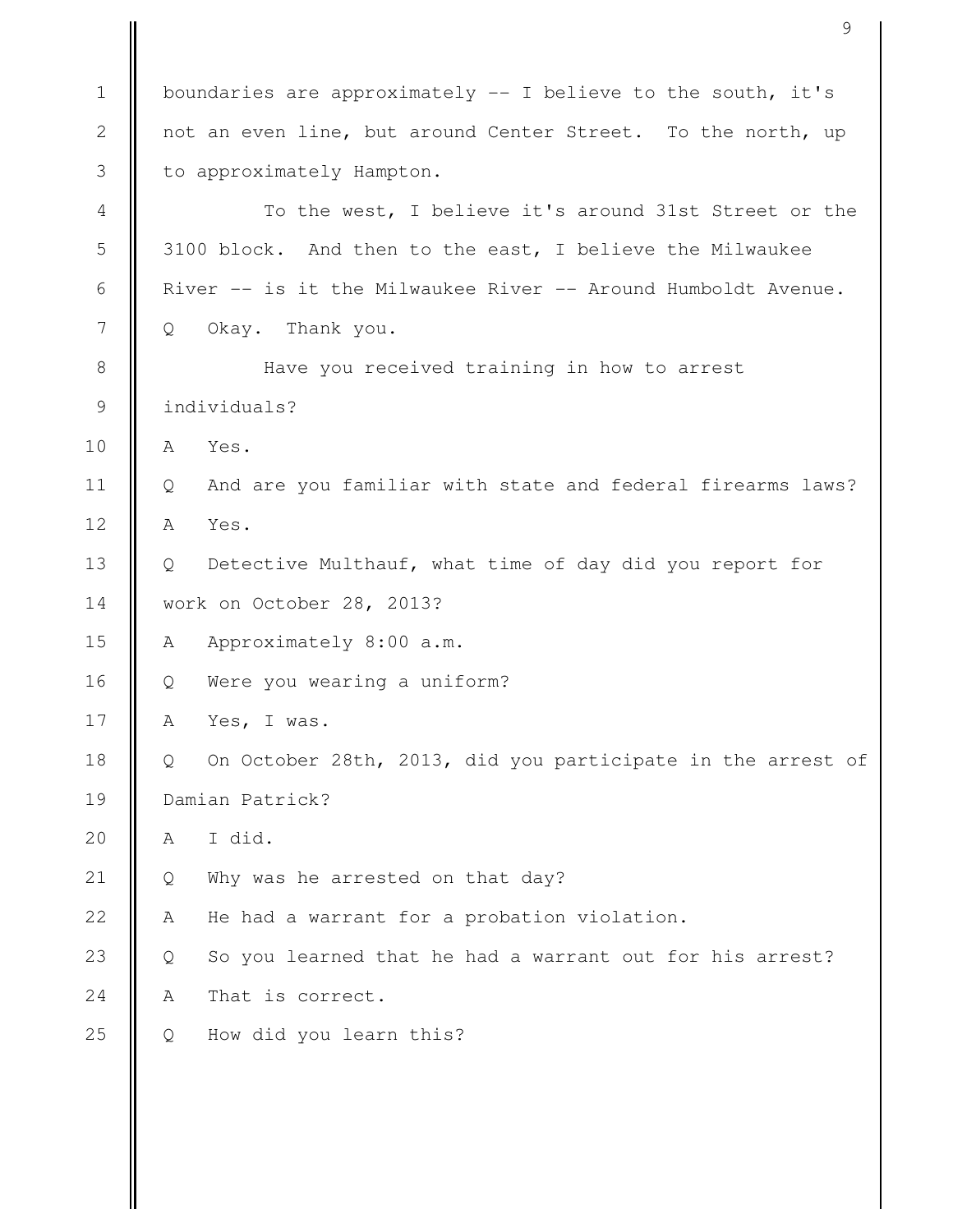|                | 10                                                              |
|----------------|-----------------------------------------------------------------|
| $\mathbf 1$    | We had a briefing that day. Early when I came in that<br>A      |
| $\mathbf{2}$   | morning, we had a briefing.                                     |
| 3              | We were working a case with the FBI. We were                    |
| 4              | reviewing a sweep of known wanted subjects.                     |
| 5              | We were provided with -- My team was provided with a            |
| 6              | package with our targets -- the known wanted subjects, and a    |
| $\overline{7}$ | copy of their warrants that they were wanted for, and a copy of |
| 8              | a booking photo of that subject.                                |
| $\mathcal{G}$  | Do you recall if you were handed a paper copy of the<br>Q.      |
| 10             | warrant that morning?                                           |
| 11             | A<br>Yes, I was.                                                |
| 12             | Q<br>May I approach?                                            |
| 13             | THE COURT: Yes, you may.                                        |
| 14             | BY MS. DOMASZEK:                                                |
| 15             |                                                                 |
|                | Detective Multhauf, I'm showing you what's been marked for<br>Q |
| 16             | identification purposes as Exhibit A. What is this?             |
| 17             | This is -- When we run a subject, if they have a warrant,<br>А  |
| 18             | it will pop up in our system as this.                           |
| 19             | So it's a copy of the warrant issued for Damian Patrick?<br>Q.  |
| 20             | It's the confirmation that we get that he has a warrant.<br>Α   |
| 21             | Is it a fair and accurate depiction of the written<br>Q         |
| 22             | confirmation that you requested and received on October 28th,   |
| 23             | 2013?                                                           |
| 24             | Yes.<br>Α                                                       |
| 25             | And is this different than the warrant that you were shown<br>Q |
|                |                                                                 |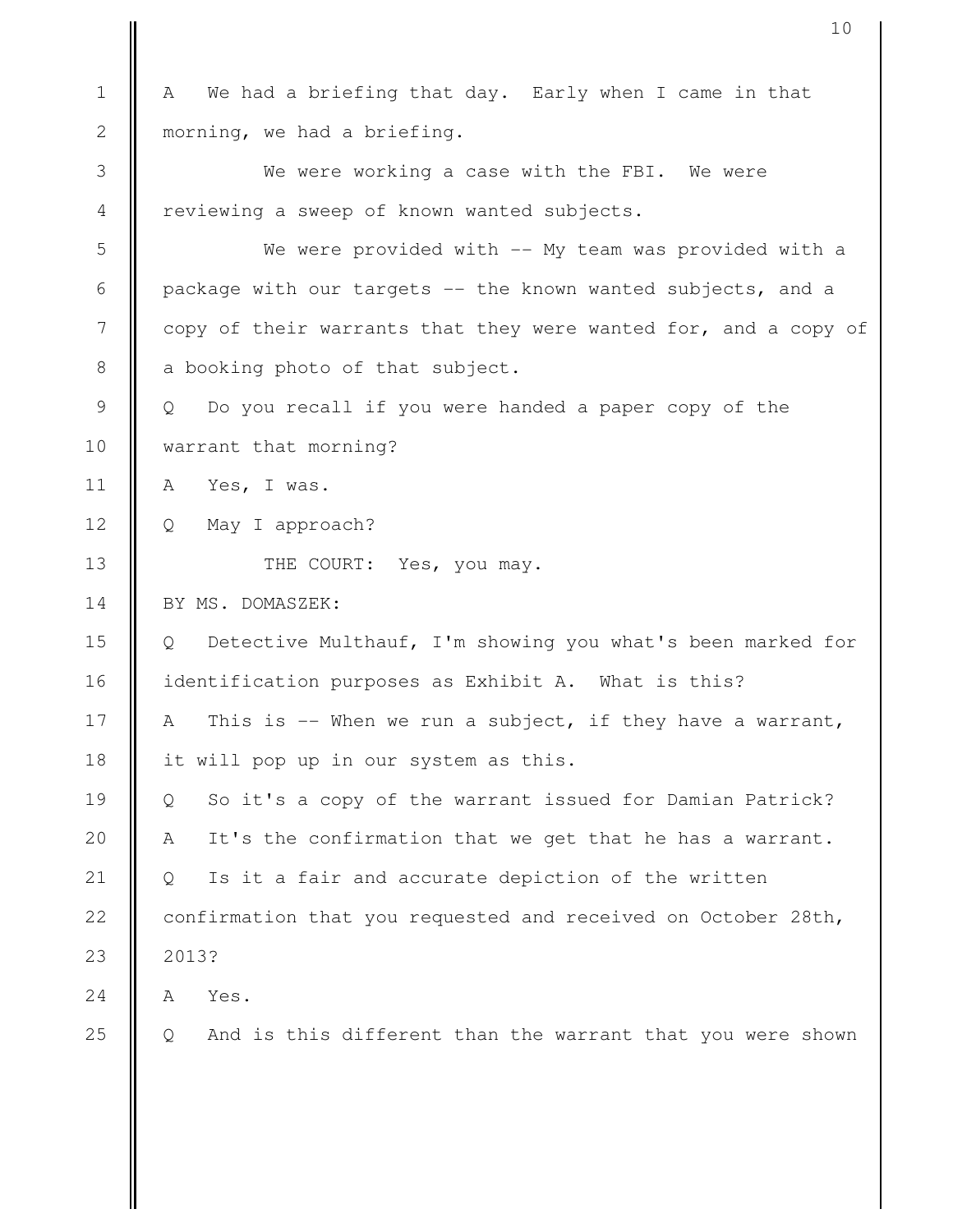|                | 11                                                                  |
|----------------|---------------------------------------------------------------------|
| $\mathbf 1$    | during the briefing the morning of October 28th?                    |
| $\mathbf{2}$   | No.<br>A                                                            |
| 3              | Review of this Exhibit A shows that it was issued on what<br>Q      |
| 4              | day?                                                                |
| 5              | The warrant was issued on 7/27 of 2013.<br>A                        |
| 6              | Is this a fair and accurate depiction of -- I'm sorry, I<br>Q       |
| $\overline{7}$ | already asked you that.                                             |
| 8              | Your Honor, I move to admit Exhibit A.                              |
| $\mathcal{G}$  | MR. BUGNI: No objection.                                            |
| 10             | THE COURT: Be received.                                             |
| 11             | BY MS. DOMASZEK:                                                    |
| 12             | Detective Multhauf, what did you intend to do when you<br>Q         |
| 13             | found Patrick and the other people who had the outstanding          |
| 14             | warrants?                                                           |
| 15             | Arrest them.<br>A                                                   |
| 16             | Q<br>And did you intend to arrest them pursuant to these arrest     |
| 17             | warrants?                                                           |
| 18             | That is correct.<br>A                                               |
| 19             | Detective Multhauf, where was Damian Patrick arrested on<br>$\circ$ |
| 20             | October 28th, 2013?                                                 |
| 21             | Behind the apartment building at 5909 North Teutonia.<br>A          |
| 22             | And you said that 5909 North Teutonia is an apartment<br>Q          |
| 23             | building?                                                           |
| 24             | Correct.<br>A                                                       |
| 25             | Do you know if it's a multi-unit or --<br>Q                         |
|                |                                                                     |

 $\mathbb I$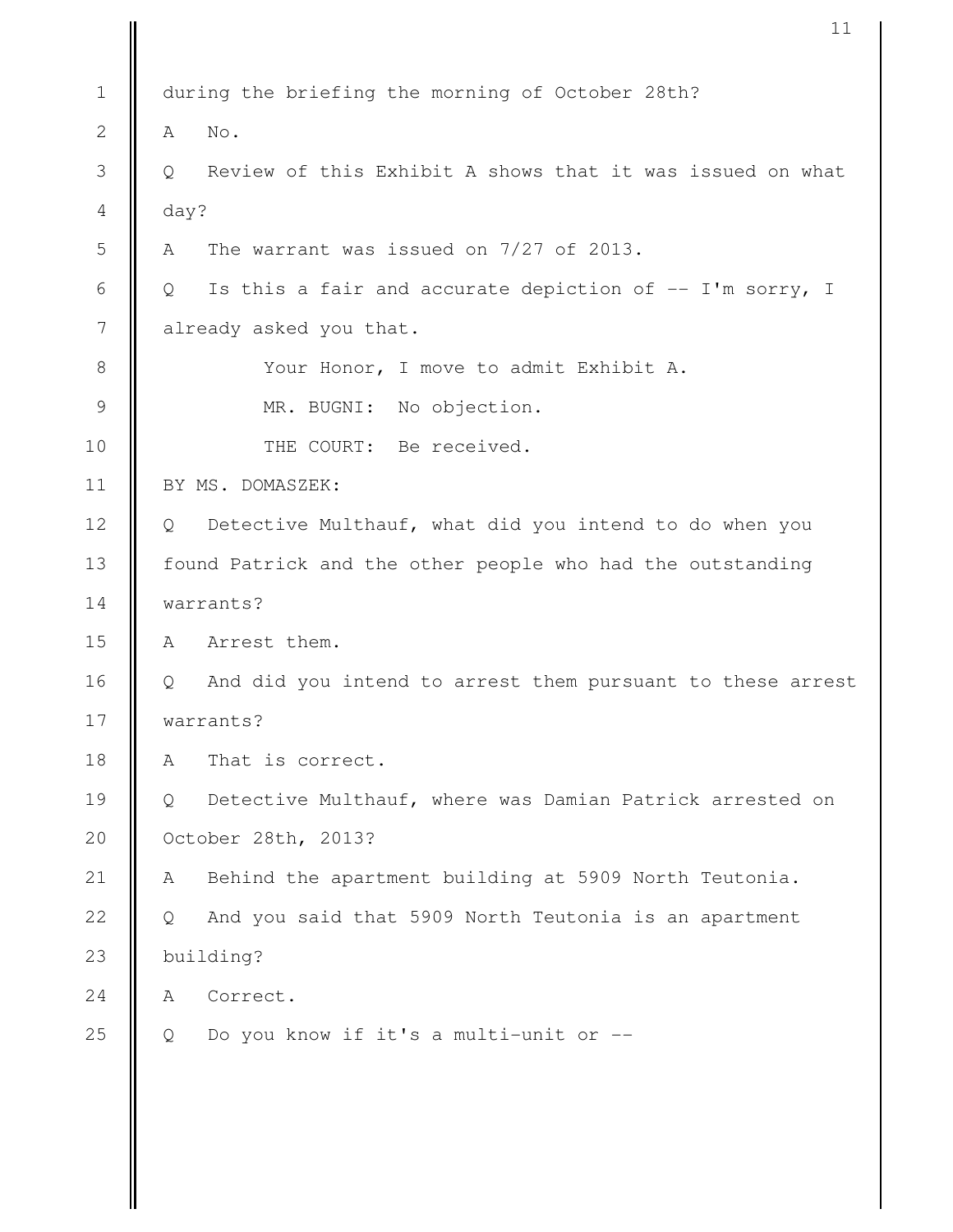|                | 12                                                               |
|----------------|------------------------------------------------------------------|
| $\mathbf 1$    | I believe it is an 8-unit apartment building.<br>Α               |
| $\mathbf{2}$   | MS. DOMASZEK: Your Honor, may I approach?                        |
| 3              | THE COURT:<br>Yes, you may.                                      |
| $\overline{4}$ | BY MS. DOMASZEK:                                                 |
| 5              | Detective Multhauf, I'm showing you what's been marked for<br>Q  |
| 6              | identification purposes as Government's Exhibit C.               |
| 7              | What is this?                                                    |
| 8              | This is 5909 North Teutonia, the apartment building.<br>A        |
| 9              | Is this a fair and accurate depiction of how it appeared on<br>Q |
| 10             | October 28th, 2013?                                              |
| 11             | Yes, it is.<br>A                                                 |
| 12             | MS. DOMASZEK: Your Honor, I move to admit Exhibit C              |
| 13             | into evidence.                                                   |
| 14             | MR. BUGNI: No objection.                                         |
| 15             | THE COURT: It will be received.                                  |
| 16             | BY MS. DOMASZEK:                                                 |
| 17             | Detective Multhauf, how did you come to arrive at this<br>Q      |
| 18             | location on October 28th, 2013?                                  |
| 19             | The team that I was part of, we were $--$ my partner and I,<br>А |
| 20             | Officer Ferguson, were the uniformed officers in the team.       |
| 21             | The team also consisted of undercover FBI agents and             |
| 22             | undercover Milwaukee police officers.                            |
| 23             | We received information from undercover officers that            |
| 24             | they observed the defendant, Patrick, in a white vehicle with    |
| 25             | Texas plates parked behind this residence.                       |
|                |                                                                  |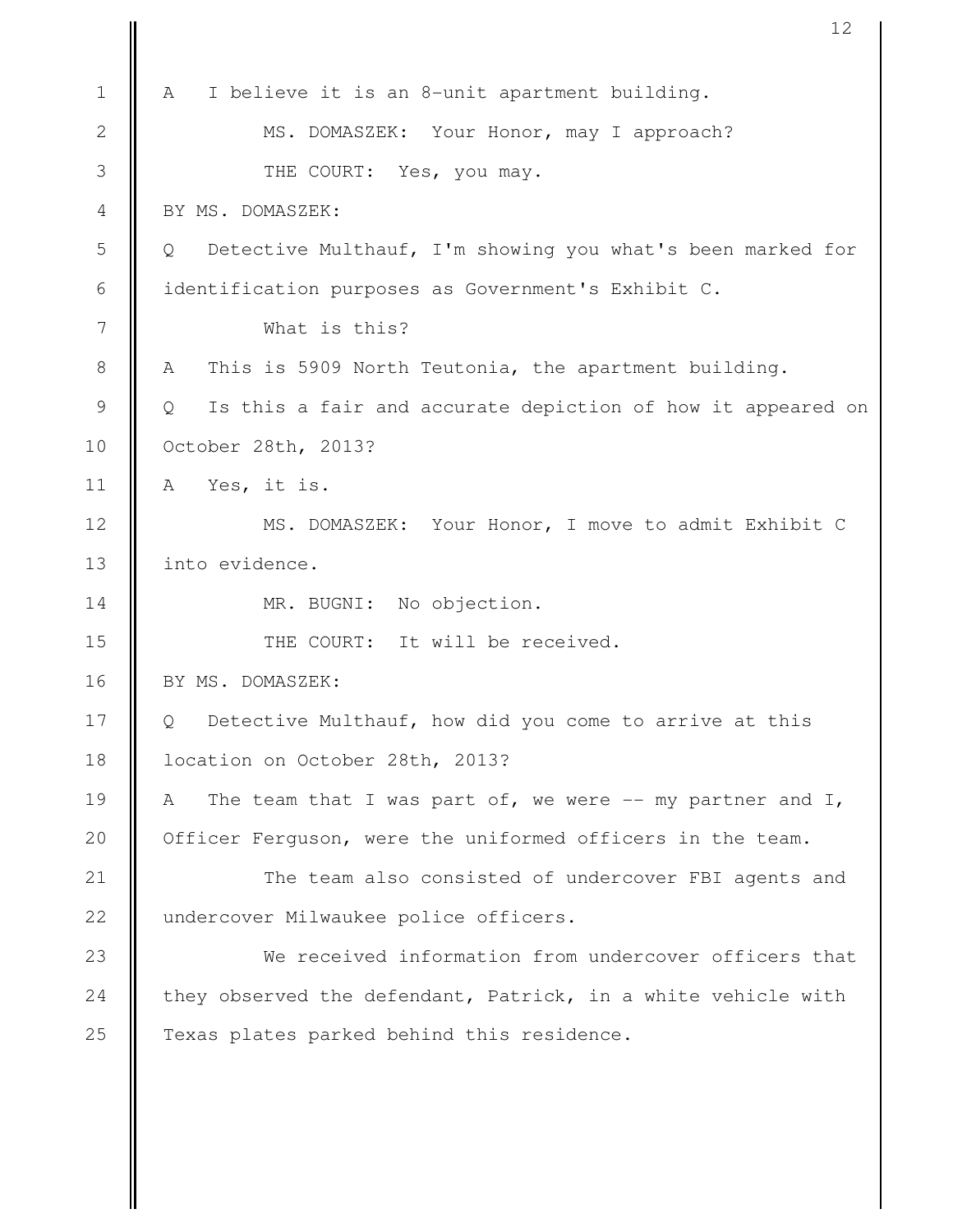|                | 13                                                                          |
|----------------|-----------------------------------------------------------------------------|
| $\mathbf{1}$   | Were you also informed that there was some electronic<br>Q                  |
|                |                                                                             |
| $\mathbf{2}$   | information that had led to this location?                                  |
| 3              | Yes.<br>A                                                                   |
| $\overline{4}$ | So between the two, you were informed, correct me if I'm<br>Q               |
| 5              | wrong, that Damian Patrick was at 5909 North Teutonia, correct?             |
| 6              | That is correct.<br>А                                                       |
| 7              | And prior to your arrival, did the undercover officers<br>$\circ$           |
| 8              | positively identify Damian Patrick as the individual sitting in             |
| $\mathcal{G}$  | this white vehicle?                                                         |
| 10             | Yes, they did.<br>A                                                         |
| 11             | Let's refer back to Exhibit C, which is the front of 5909<br>$\overline{Q}$ |
| 12             | North Teutonia.                                                             |
| 13             | Where was Damian Patrick relative to the front of this                      |
| 14             | building?                                                                   |
| 15             | He was in the rear of the building.<br>A                                    |
| 16             | And what is in the rear of the building?<br>Q                               |
| 17             | There's a parking slab that's associated with the apartment<br>A            |
| 18             | building.                                                                   |
| 19             | And how would you describe that parking slab? Is it open<br>Q               |
| 20             | to the public or is it private?                                             |
| 21             | It's open to the public. There's a T-alley behind the<br>A                  |
| 22             | building that runs behind -- or in between these apartments and             |
| 23             | the apartments behind them.                                                 |
| 24             | Detective Multhauf, when you arrived at 5909 North<br>Q                     |
| 25             | Teutonia, did you go straight to the alley location behind it?              |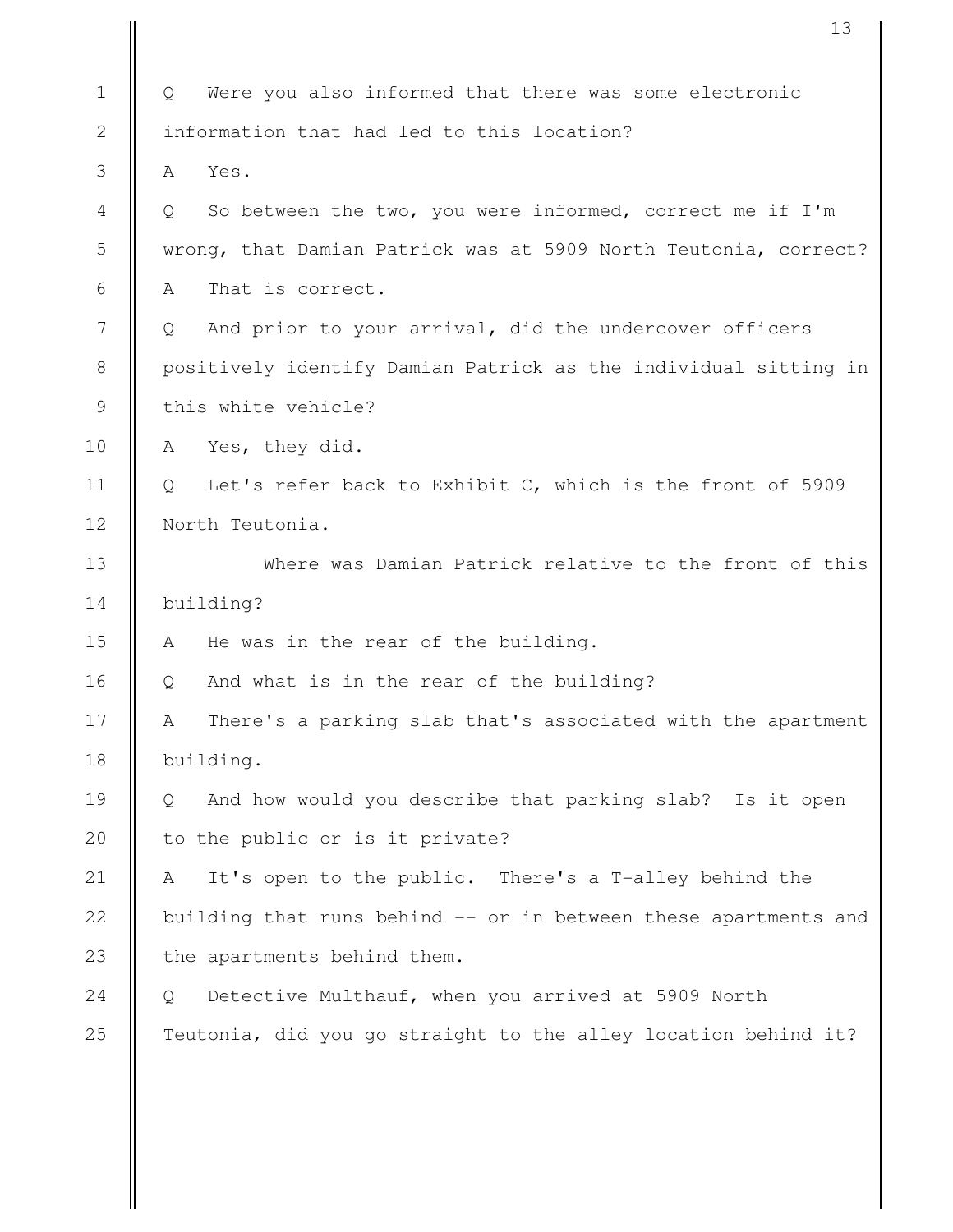|              | 14                                                                          |
|--------------|-----------------------------------------------------------------------------|
| $\mathbf 1$  | I drove -- We were going southbound on Teutonia, so I drove<br>$\mathbb{A}$ |
| $\mathbf{2}$ | in front -- past the front of the building first. Then I took               |
| 3            | a right on whatever street is just south of there and then                  |
| 4            | another right on the T-alley to go up -- back north in the                  |
| 5            | alley to where he was parked.                                               |
| 6            | Was it light or dark when you responded to this location?<br>Q              |
| 7            | It was light.<br>A                                                          |
| 8            | What did you see when you arrived in the alley behind 5909<br>Q             |
| $\mathsf{O}$ | North Teutonia?                                                             |
| 10           | First, I observed the vehicle described by the undercover<br>A              |
| 11           | officers. Then I pulled up to the vehicle.                                  |
| 12           | I then saw Damian Patrick sitting on the passenger's                        |
| 13           | seat of that vehicle.                                                       |
| 14           | How was that vehicle positioned?<br>Q                                       |
| 15           | It was backed into the parking spot so the back of his<br>Α                 |
| 16           | vehicle would have been facing towards the back of the                      |
| 17           | apartment.                                                                  |
| 18           | How would you describe your view into that white vehicle?<br>Q              |
| 19           | It was looking through the front windshield.<br>Α                           |
| 20           | How long did it take you to identify Mr. Patrick as one of<br>Q             |
| 21           | the individuals sitting in that vehicle?                                    |
| 22           | As soon as I saw him -- when I pulled up, there was<br>Α                    |
| 23           | actually -- Well, approaching this there was a dumpster that                |
| 24           | was positioned -- it would be to the south end of this parking              |
| 25           | slab.                                                                       |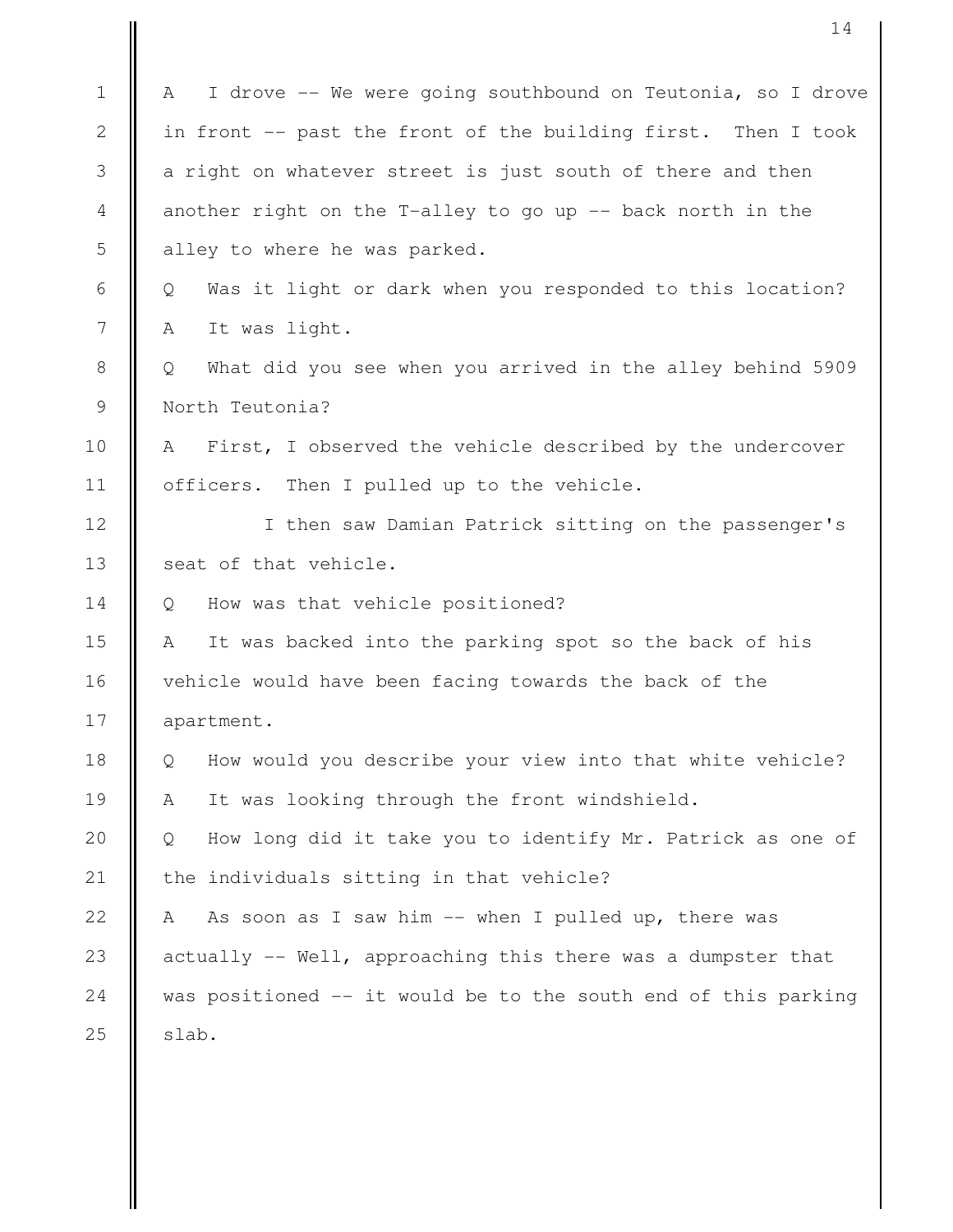|               | 15                                                               |
|---------------|------------------------------------------------------------------|
| $\mathbf 1$   | His vehicle was parked just to the north of this                 |
| $\mathbf{2}$  |                                                                  |
|               | dumpster, so it was obstructing the view of the vehicle until I  |
| 3             | got to the vehicle.                                              |
| 4             | Once I saw the vehicle, I stopped; and I saw him in              |
| 5             | the passenger seat.                                              |
| 6             | Was the vehicle parked, or was it moving?<br>Q                   |
| 7             | It was parked.<br>A                                              |
| $\,8\,$       | What did you do when you recognized Mr. Patrick as being<br>Q    |
| $\mathcal{G}$ | the individual sitting in the passenger seat of this white       |
| 10            | vehicle?                                                         |
| 11            | I exited my vehicle and went to the passenger's side,<br>А       |
| 12            | ordered him to show me his hands, and opened up the car door,    |
| 13            | and took him into custody.                                       |
| 14            | And with respect to where your vehicle was --<br>Q               |
| 15            | First of all, were you in a squad car, or were you in            |
| 16            | an unmarked vehicle?                                             |
| 17            | I was in an unmarked vehicle.<br>Α                               |
| 18            | Did you park your vehicle before recognizing that it was<br>Q    |
| 19            | Mr. Patrick, or did you recognize him and then park?             |
| 20            | I suppose I would have probably stopped the vehicle maybe<br>А   |
| 21            | seconds or moments before recognizing it was him.                |
| 22            | And what did you do with respect to your vehicle after<br>Q      |
| 23            | recognizing it was him?                                          |
| 24            | I put it in park and exited the vehicle.<br>Α                    |
| 25            | And how did you park with respect to Mr. Patrick's vehicle?<br>Q |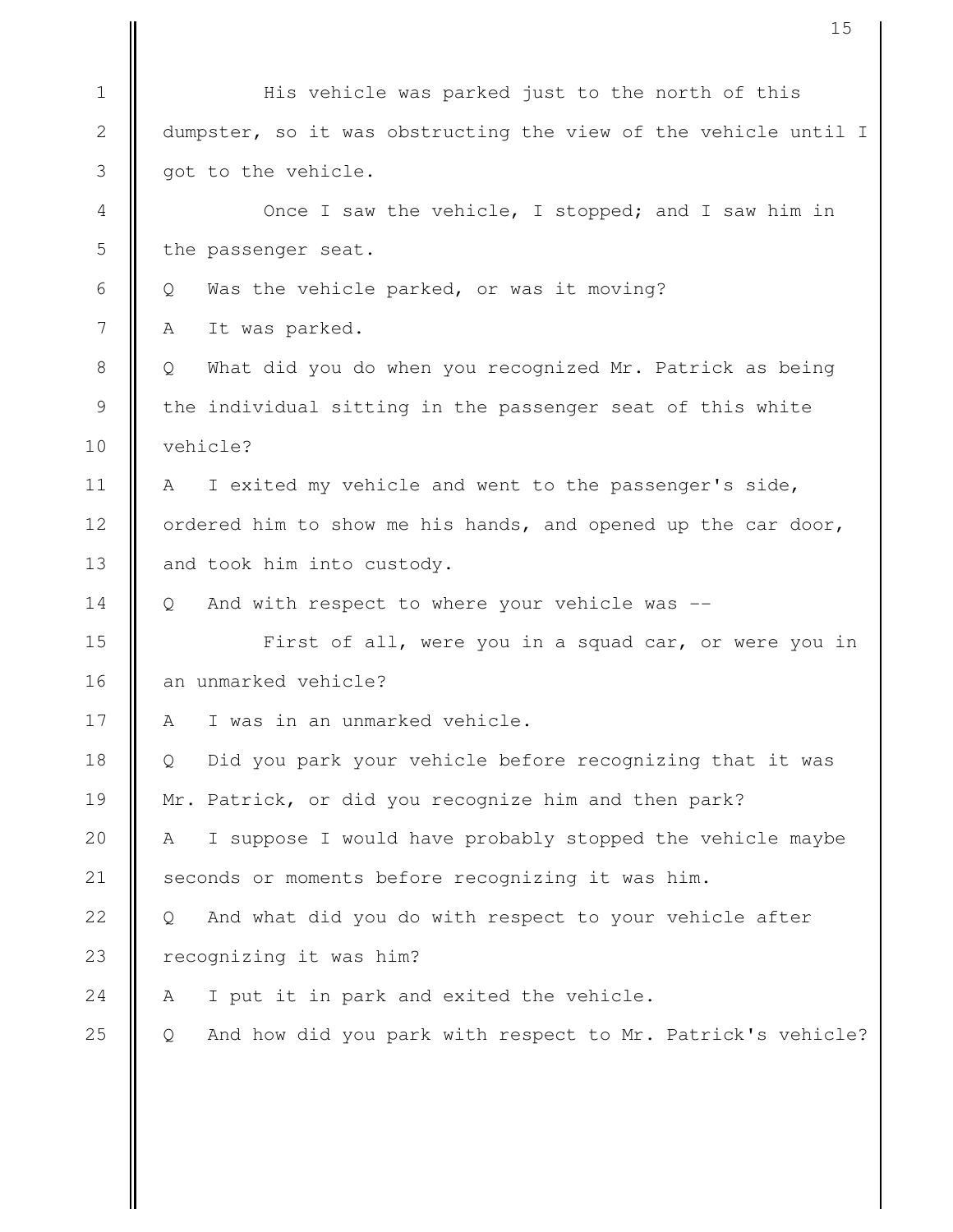A He was -- like I said, he was facing -- The back of his vehicle was facing the back of the apartment. So his -- The front of his vehicle was facing towards the T-alley. As I approached from the south -- Like I said, there was a dumpster just south of him when I approached this way. When I saw him, I stopped like this. Q Okay. Who else -- THE COURT: Can you describe what the witness just said for purposes of the record? MS. DOMASZEK: Yes. Just for the sake of the record, Your Honor, can we reflect that Detective Multhauf indicated that he approached Mr. Patrick's vehicle at about a 90-degree angle and then stopped when he recognized him. MR. BUGNI: I object to that. I think the statement was that he stopped before he had recognized him, and then he parked after he recognized him. He put it in park. THE COURT: I'm just trying to figure out where he parked. All right. MR. BUGNI: Perpendicular. THE WITNESS: Could I describe it better? THE COURT: I think what she was saying it was a 90-degree angle? MR. BUGNI: Yes. THE COURT: Okay. Is that --MR. BUGNI: Correct. 1 2 3 4 5 6 7 8 9 10 11 12 13 14 15 16 17 18 19 20 21 22 23 24 25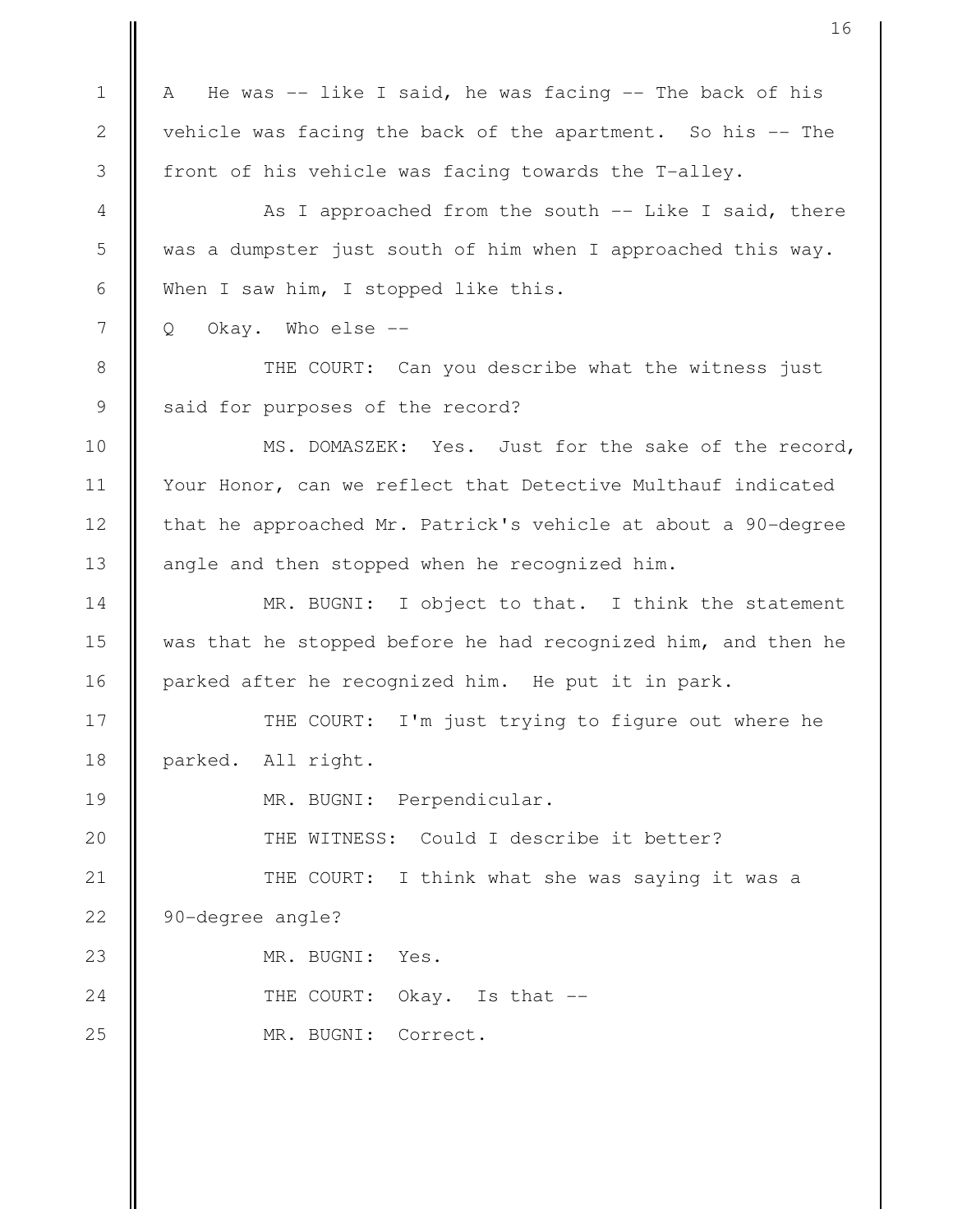|              | 17                                                              |
|--------------|-----------------------------------------------------------------|
| $\mathbf{1}$ | THE COURT: Fine.                                                |
| $\mathbf{2}$ | BY MS. DOMASZEK:                                                |
| 3            | Is that correct, Detective Multhauf?<br>Q                       |
| 4            | Yes, the front passenger fender of my vehicle was closest<br>А  |
| 5            | to the front bumper of his vehicle.                             |
| 6            | Okay.<br>Q                                                      |
| 7            | At a 90-degree angle.<br>Α                                      |
| $8\,$        | Was Mr. Patrick alone in the vehicle?<br>Q                      |
| 9            | There was a subject in the driver's seat, as well.<br>Α<br>No.  |
| 10           | What happened when you approached the vehicle?<br>Q             |
| 11           | Well, I observed Patrick in the passenger side seat.<br>Α<br>He |
| 12           | was making some movements in the car because of my stopping     |
| 13           | him; and it was possible that he had a weapon, so I drew my     |
| 14           | firearm.                                                        |
| 15           | I directed him to show me his hands; show me his                |
| 16           | hands; and approached the passenger side door and opened it.    |
| 17           | And what happened after you opened the door?<br>Q               |
| 18           | He put his hands up. He kind of leaned back in the car as<br>Α  |
| 19           | being somewhat surprised. I ordered get out; get out.           |
| 20           | I took control of his -- his right arm and escorted             |
| 21           | him out of the vehicle and placed him in custody.               |
| 22           | When you "placed him in custody," do you mean he was<br>Q       |
| 23           | handcuffed?                                                     |
| 24           | That is correct.<br>Α                                           |
| 25           | What, if anything, did you observe in the vehicle after<br>Q    |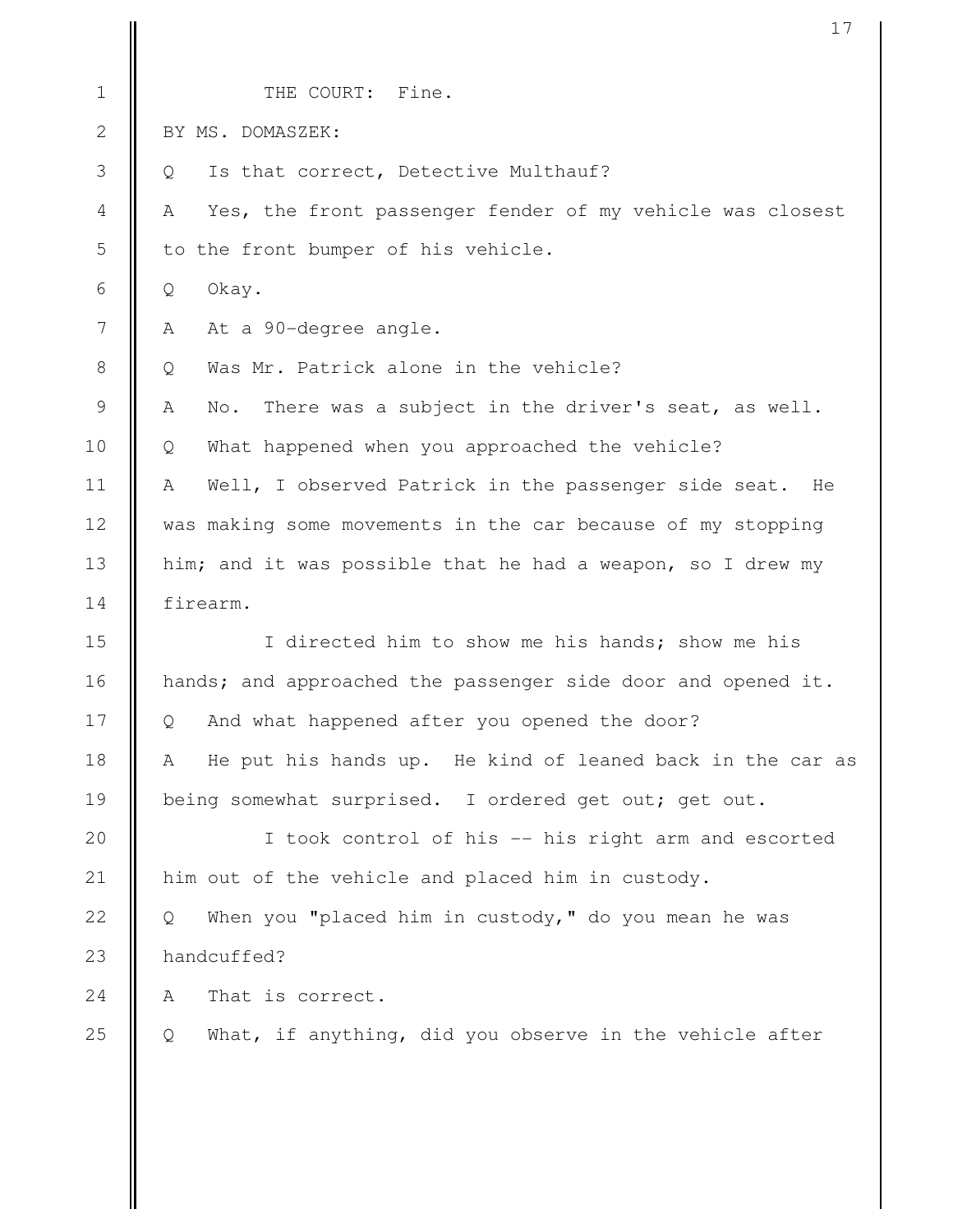|                | 18                                                               |
|----------------|------------------------------------------------------------------|
| $\mathbf 1$    | placing him in custody?                                          |
| $\mathbf{2}$   | Before the handcuffs were on him, actually when I was<br>A       |
| 3              | pulling him out of the car, I observed a firearm between his --  |
| $\overline{4}$ | where his front -- feet would be.                                |
| 5              | He was already stepping out of the car when I observed           |
| 6              | the firearm.                                                     |
| 7              | Are you aware of whether Mr. Patrick had previously been<br>Q    |
| 8              | convicted of a felony prior to October 28th, 2013?               |
| $\overline{9}$ | Yes.<br>$\mathbb{A}$                                             |
| 10             | And based upon your training and experience as a police<br>Q     |
| 11             | officer, are you aware of whether felons may lawfully possess    |
| 12             | firearms?                                                        |
| 13             | They may not.<br>Α                                               |
| 14             | What did you do with the firearm that you observed in the<br>Q   |
| 15             | white vehicle?                                                   |
| 16             | Both of the subjects were taken out of the vehicle, and we<br>A  |
| 17             | secured -- officers stood by and secured the scene until a       |
| 18             | photo car arrived to take photos of the firearm, and then it     |
| 19             | was collected.                                                   |
| 20             | And what happened with Mr. Patrick?<br>Q                         |
| 21             | He was placed in custody and placed in the rear of our<br>A      |
| 22             | squad.                                                           |
| 23             | Was Patrick's arrest captured on squad video or a recording<br>Q |
| 24             | device of any other kind?                                        |
| 25             | No, it was not.<br>Α                                             |
|                |                                                                  |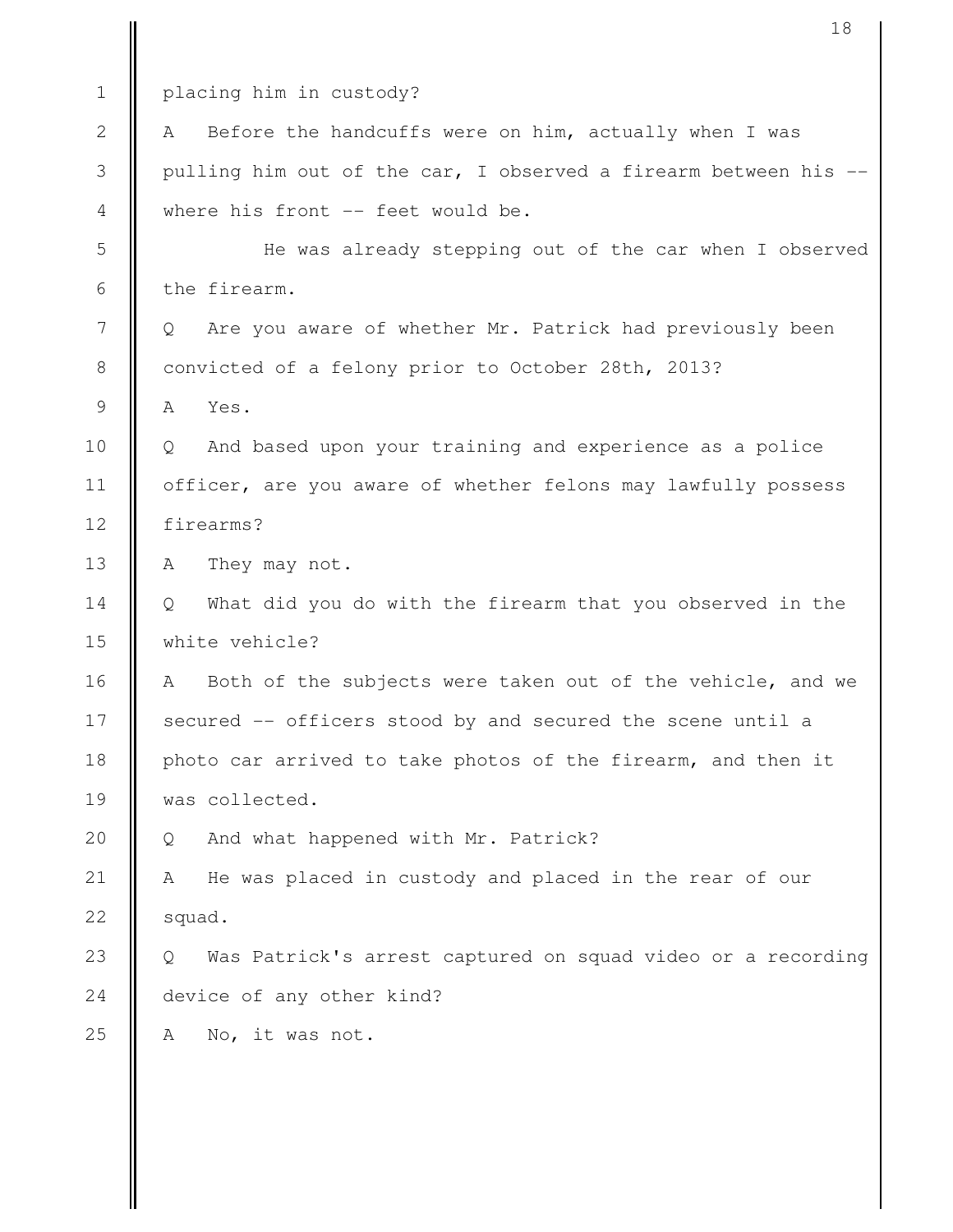|               | 19                                                              |
|---------------|-----------------------------------------------------------------|
|               |                                                                 |
| $\mathbf 1$   | Detective Multhauf, you prepared a report pertaining to<br>Q    |
| $\mathbf{2}$  | Mr. Patrick's arrest on October 28th, 2013, correct?            |
| 3             | $\mathbb A$<br>Correct.                                         |
| 4             | MS. DOMASZEK: May I approach?                                   |
| 5             | THE COURT: Yes.                                                 |
| 6             | BY MS. DOMASZEK:                                                |
| 7             | Detective Multhauf, I'm showing you what's been marked for<br>Q |
| 8             | identification purposes as Government's Exhibit B.              |
| $\mathcal{G}$ | What is this?                                                   |
| 10            | This is a Milwaukee police report.<br>A                         |
| 11            | Detective Multhauf, I would like to direct your attention<br>Q  |
| 12            | to the third line of the narrative of this report.              |
| 13            | It indicates, quote, Patrick is wanted for a probation          |
| 14            | violation, correct?                                             |
| 15            | Correct.<br>A                                                   |
| 16            | And then do you see later in the narrative which said that<br>Q |
| 17            | a wanted check revealed a list of a warrant for Patrick?        |
| 18            | That is correct.<br>A                                           |
| 19            | Detective Multhauf, did you -- does this alter your<br>$\circ$  |
| 20            | testimony that you were aware of the warrant prior to arresting |
| 21            | Mr. Patrick on October 28th, 2013?                              |
| 22            | No, it does not.<br>A                                           |
| 23            | How can you explain the two mentions of the warrant both<br>Q   |
| 24            | before and after his arrest?                                    |
| 25            | When we write our ADRs, our arrest reports, it's required<br>A  |
|               |                                                                 |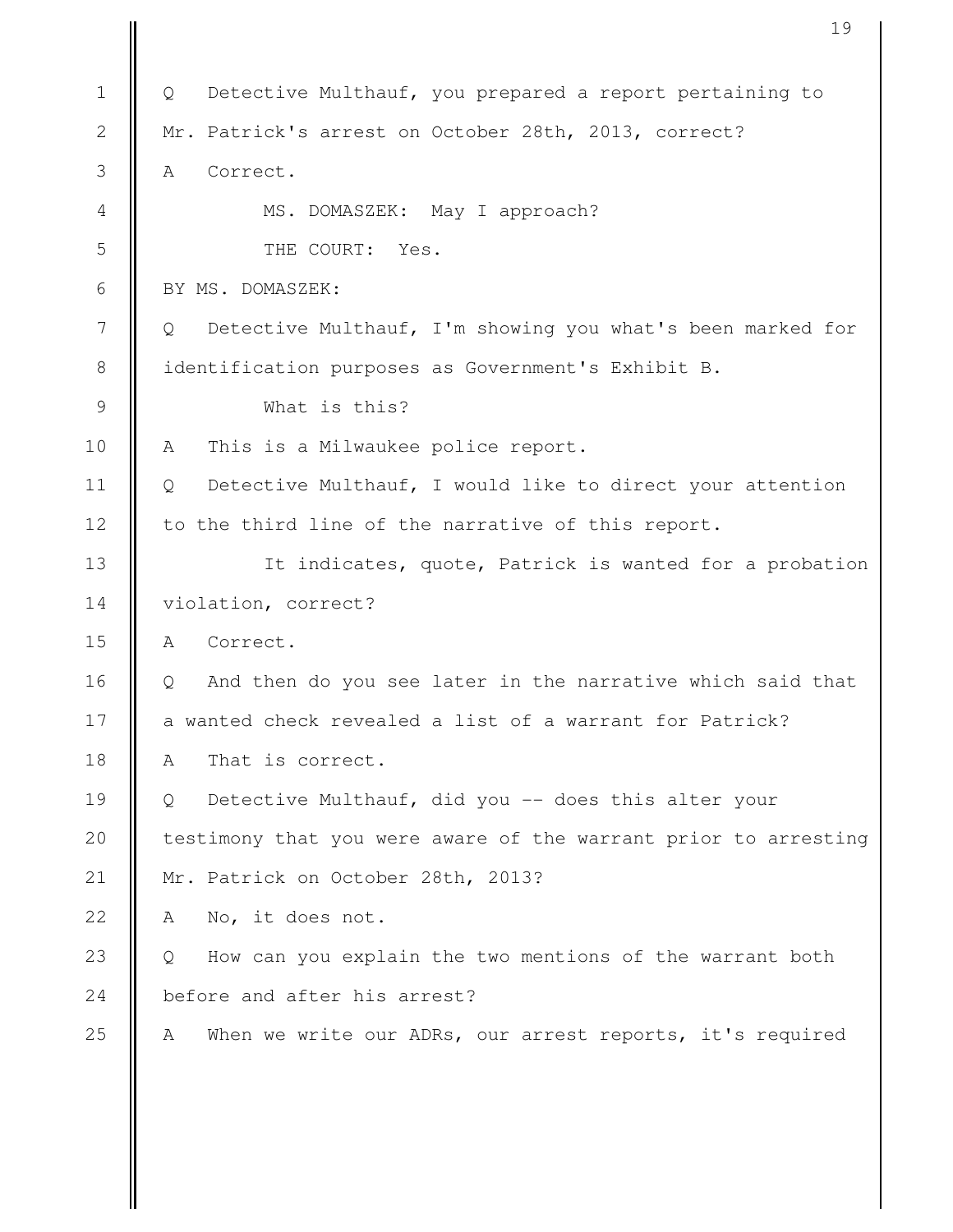|                 | 20                                                              |
|-----------------|-----------------------------------------------------------------|
| $\mathbf 1$     | that we basically word it $--$ if somebody is known to have a   |
| $\mathbf{2}$    | warrant, that's the reason why we arrested them, but that we    |
| 3               | actually ran a check through our console and had a confirmation |
| 4               | done of the warrant; so that's when they put together their     |
| 5               | arrest package.                                                 |
|                 |                                                                 |
| 6               | I'd like to discuss an affidavit that you filed on<br>$\circ$   |
| $7\phantom{.0}$ | January 30th of this year.                                      |
| 8               | MS. DOMASZEK: May I approach, Your Honor?                       |
| $\mathcal{G}$   | THE COURT: Yes, ma'am. You don't need to ask me                 |
| 10              | every time, Ms. Domaszek. You may approach.                     |
| 11              | BY MS. DOMASZEK:                                                |
| 12              | I'd like to direct your attention to Paragraph 8 of that<br>Q   |
| 13              | affidavit. You indicate there that it is your standard policy   |
| 14              | to request confirmation of a warrant, correct?                  |
| 15              | Correct.<br>A                                                   |
| 16              | And you testified earlier today that the warrant set forth<br>Q |
| 17              | in Exhibit A was issued on July 27th, 2013, correct?            |
| 18              | Correct.<br>A                                                   |
| 19              | Is there a -- Is there a date in Paragraph 8 incorrect<br>Q     |
| 20              | inasmuch as it reflects that the warrant was issued on          |
| 21              | October 27th, 2013?                                             |
| 22              | That is correct.<br>Α                                           |
| 23              | And can you explain where the October 27th date came from?<br>Q |
| 24              | The copy of the warrant that I was provided at the<br>A         |
| 25              | briefing -- this is just what I believe -- it was printed out   |
|                 |                                                                 |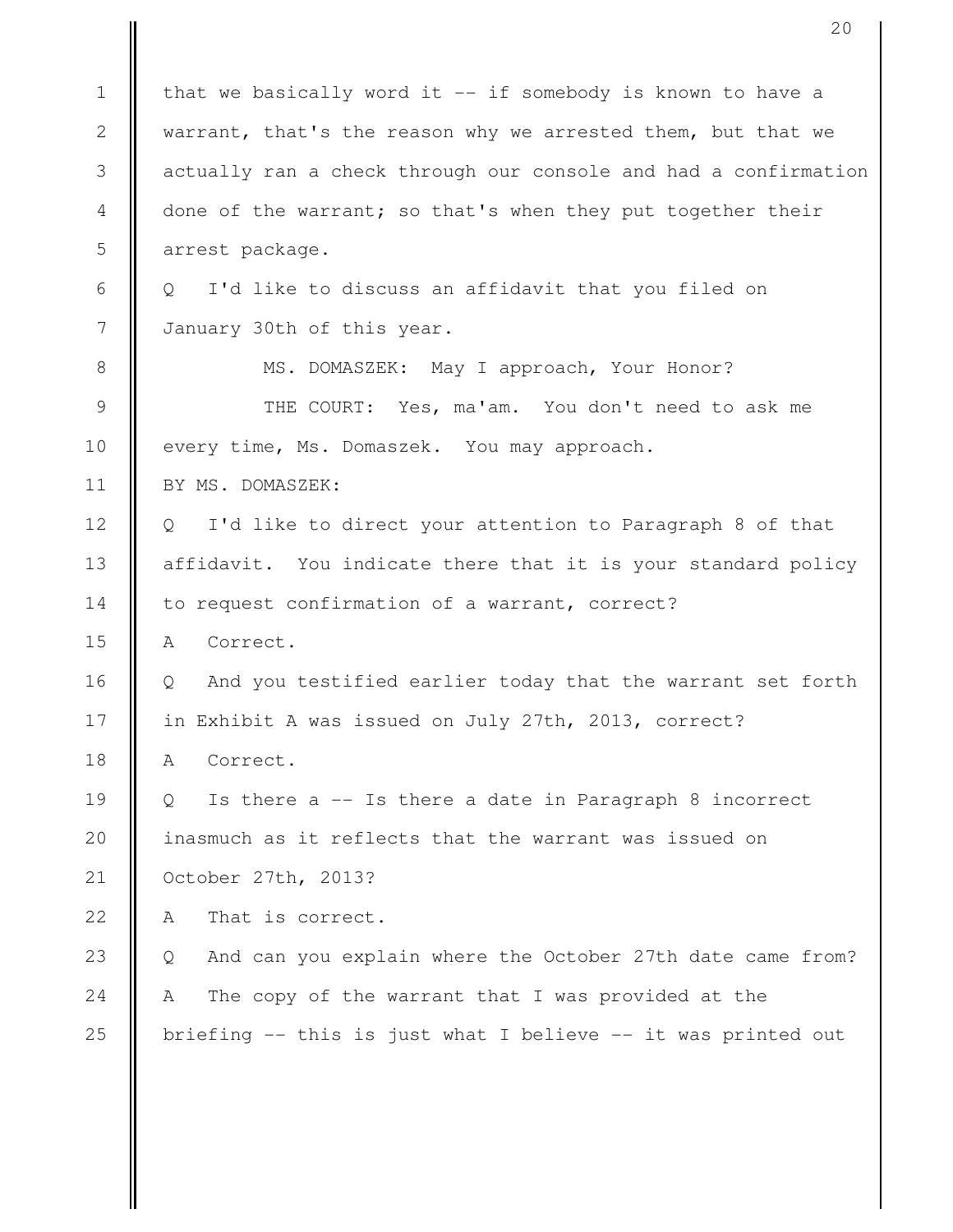the night before by the people putting together their -- the packages that they were showing us at the briefing. Q Which would be October 27th, 2013? A Correct. MS. DOMASZEK: Thank you. I have no further questions. THE COURT: Mr. Bugni. MR. BUGNI: Sure. C R O S S - E X A M I N A T I O N BY MR. BUGNI: Q At approximately what time did you receive this tip? A I would say we were -- we were receiving information about his whereabouts for approximately maybe an hour before we actually made the arrest. Q Who did you get this information from? A From other officers. Q Okay. And what did they say? A They told us what area he was in, then described the vehicle he was in, and then, finally, located the vehicle and him, and told us that they observed him with the vehicle, and told us the location where he was. Q Did they watch him walk into that vehicle? A I do know what they were -- I wasn't with them when they were watching him. Q What was the final piece of information that they provided 1 2 3 4 5 6 7 8 9 10 11 12 13 14 15 16 17 18 19 20 21 22 23 24 25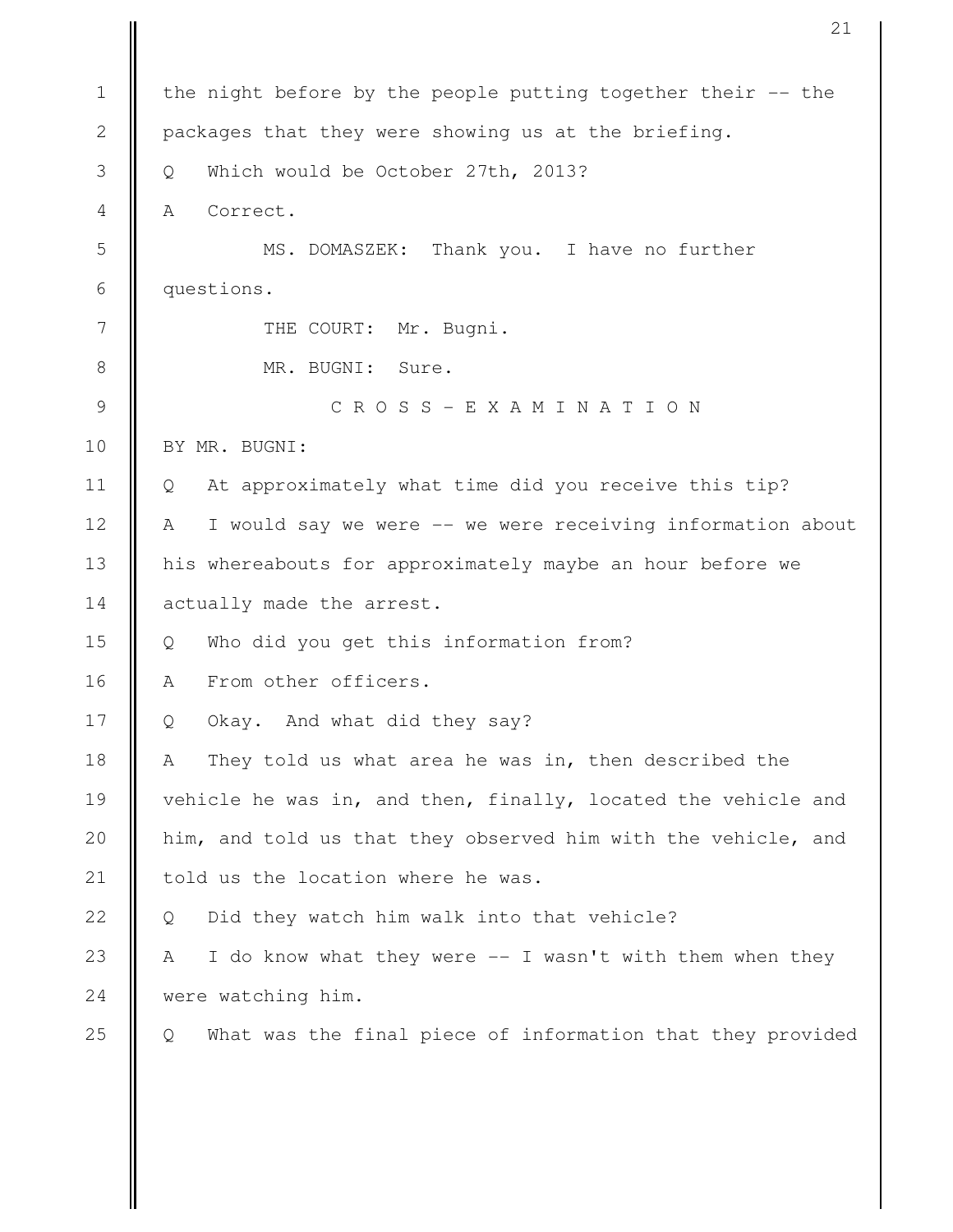|                |                                                | 22                                                          |
|----------------|------------------------------------------------|-------------------------------------------------------------|
| $\mathbf 1$    | you with?                                      |                                                             |
| $\overline{2}$ | A                                              | That he was parked in a vehicle behind this location.       |
| 3              | Q                                              | And how was this information provided to you? Over the      |
| 4              | radio?                                         |                                                             |
| 5              | А                                              | It was -- It was provided to me from the mouth of other     |
| 6              |                                                | officers. I believe they were communicating through cell    |
| 7              | phones.                                        |                                                             |
| 8              | Q                                              | Who were the other officers that were communicating this to |
| 9              | you?                                           |                                                             |
| 10             | The FBI agents that were there.<br>Α           |                                                             |
| 11             | Q                                              | Okay. And they were with you in your squad car?             |
| 12             | No, they were in a different car.<br>Α         |                                                             |
| 13             | Q                                              | Okay. So how were they communicating it to you? Talking     |
| 14             | from one car to the other?                     |                                                             |
| 15             | We were parked next to each other.<br>Α        |                                                             |
| 16             | Q                                              | And they were receiving this through cell phones?           |
| 17             | I believe so.<br>Α                             |                                                             |
| 18             | Okay. And $--$<br>Q                            |                                                             |
| 19             | Possibly their radios, too. I'm not sure.<br>Α |                                                             |
| 20             | Q                                              | And then 12:10, that's when you were driving, correct?      |
| 21             | 12:10 was the stop.<br>Α                       |                                                             |
| 22             | Q                                              | Okay. And that's when you were provided the final piece of  |
| 23             | information?                                   |                                                             |
| 24             | A                                              | We were provided that final piece of information just       |
| 25             | moments before.                                |                                                             |
|                |                                                |                                                             |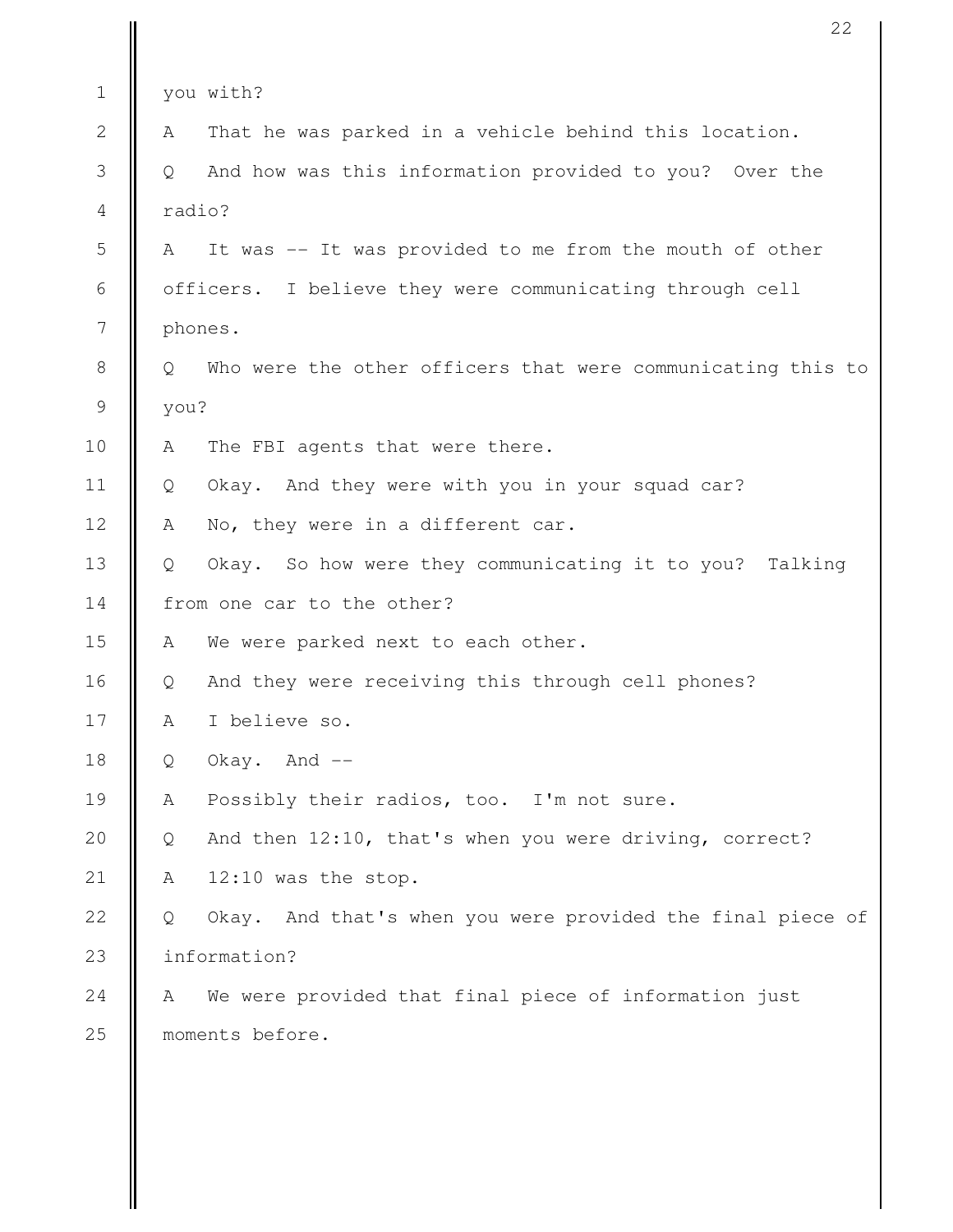|                |               | 23                                                          |
|----------------|---------------|-------------------------------------------------------------|
| $\mathbf 1$    | Q             | Okay. At 12:10?                                             |
| $\mathbf{2}$   | Α             | No.                                                         |
| $\mathfrak{Z}$ | Q             | You have marked -- I believe it's Exhibit B. Is this your   |
| $\overline{4}$ |               | report?                                                     |
| 5              | A             | Yes.                                                        |
| 6              | Q             | On Monday -- It reads: On Monday, October 28th, 2013, at    |
| $\overline{7}$ |               | 12:10, we obtained information that a known wanted subject, |
| $\,8\,$        |               | Damian Patrick, was inside such and such vehicle.           |
| $\mathcal{G}$  | A             | Okay.                                                       |
| 10             | Q             | Is that report correct?                                     |
| 11             | A             | Like I said, it was just moments before 12:10.              |
| 12             | Q             | So it could be seconds, you mean?                           |
| 13             | A             | I'm not -- Yeah, it was moments before our stop.            |
| 14             | Q             | And you approached -- You're driving on Teutonia,           |
| 15             |               | correct --                                                  |
| 16             | A             | Correct.                                                    |
| 17             | $\mathcal{Q}$ | -- when you get this information?                           |
| 18             |               | You go passed where Patrick is to turn south; is that       |
| 19             |               | correct, from your testimony?                               |
| 20             | A             | No, I was traveling south.                                  |
| 21             | Q             | Okay.                                                       |
| 22             | A             | I turned westbound on whatever --                           |
| 23             | Q             | Oriole Drive?                                               |
| 24             | Α             | That could be it.                                           |
| 25             | Q             | Okay.                                                       |
|                |               |                                                             |
|                |               |                                                             |

 $\mathbb I$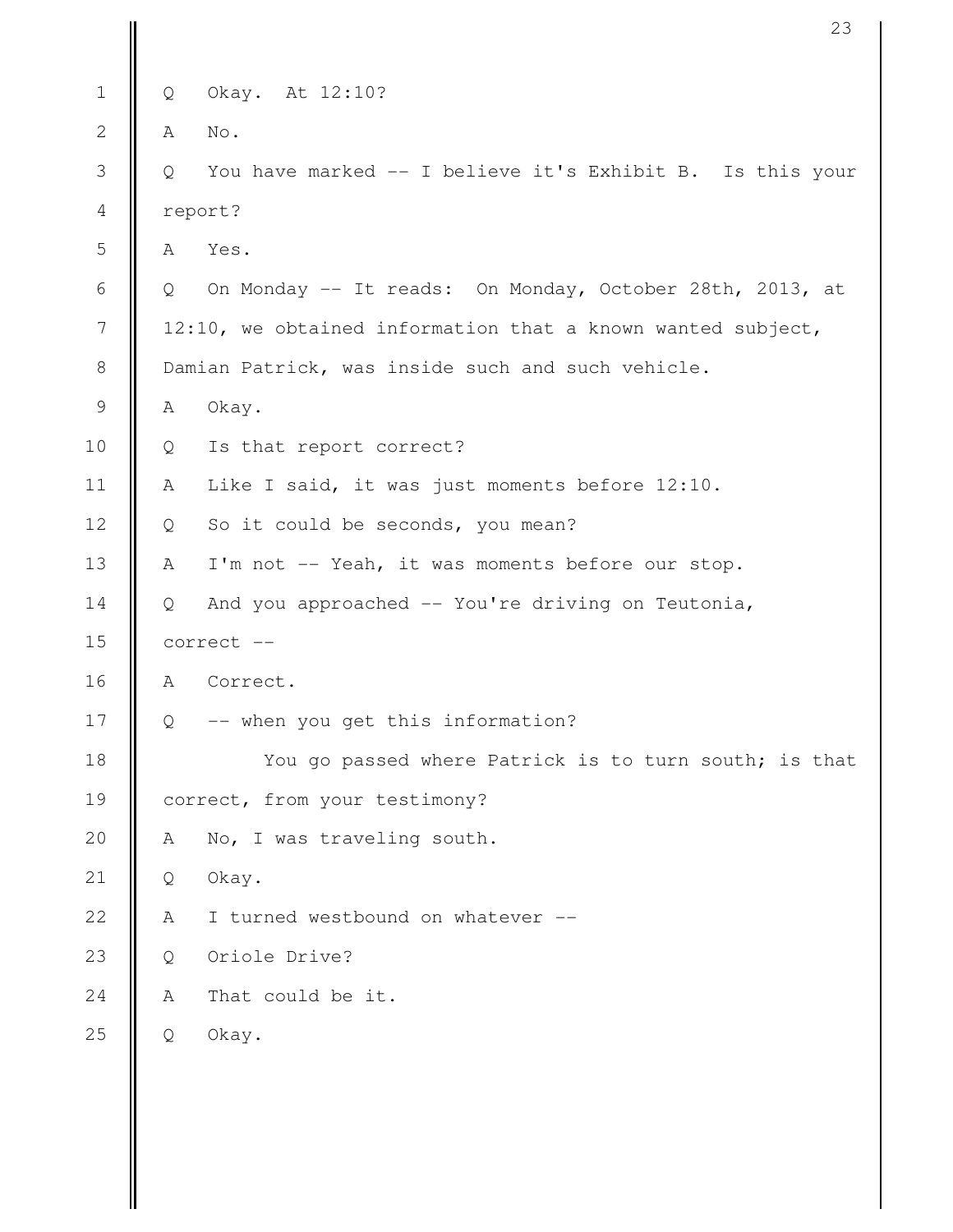|               |       | 24                                                           |
|---------------|-------|--------------------------------------------------------------|
| $\mathbf 1$   | А     | And then north in the T-alley.                               |
| $\mathbf{2}$  | Q     | You then go into the alley. Do you see the vehicle right     |
| 3             | away? |                                                              |
| 4             | Α     | It was obstructed by a dumpster.<br>No.                      |
| 5             | Q     | Okay. When you get past the dumpster --                      |
| 6             |       | This vehicle has tinted windows, correct?                    |
| 7             | A     | The front windshield was not tinted.                         |
| $8\,$         | Q     | But it has tinted windows on the rest of the vehicle?        |
| $\mathcal{G}$ | Α     | On the sides it may have. I'm not sure.                      |
| 10            | Q     | You couldn't see into the side window, correct?              |
| 11            | Α     | I could see -- I don't know how clearly -- but I could see   |
| 12            |       | that -- you know, through the windows slightly.              |
| 13            | Q     | Okay. But it's not until you get in front of the vehicle     |
| 14            |       | that you see inside and notice it's Damian Patrick, correct? |
| 15            | Α     | Correct.                                                     |
| 16            | Q     | And at that point your vehicle has actually stopped in       |
| 17            |       | front of Patrick's vehicle?                                  |
| 18            | Α     | That is correct.                                             |
| 19            | Q     | He wouldn't be able to leave if he wanted to drive away?     |
| 20            | Α     | I don't suppose he would be able to.<br>No.                  |
| 21            | Q     | But the only access point has now been cut off, correct?     |
| 22            | Α     | Correct.                                                     |
| 23            | Q     | Okay. You then exit your car, correct?                       |
| 24            | Α     | That is correct.                                             |
| 25            | Q     | Order him to get out?                                        |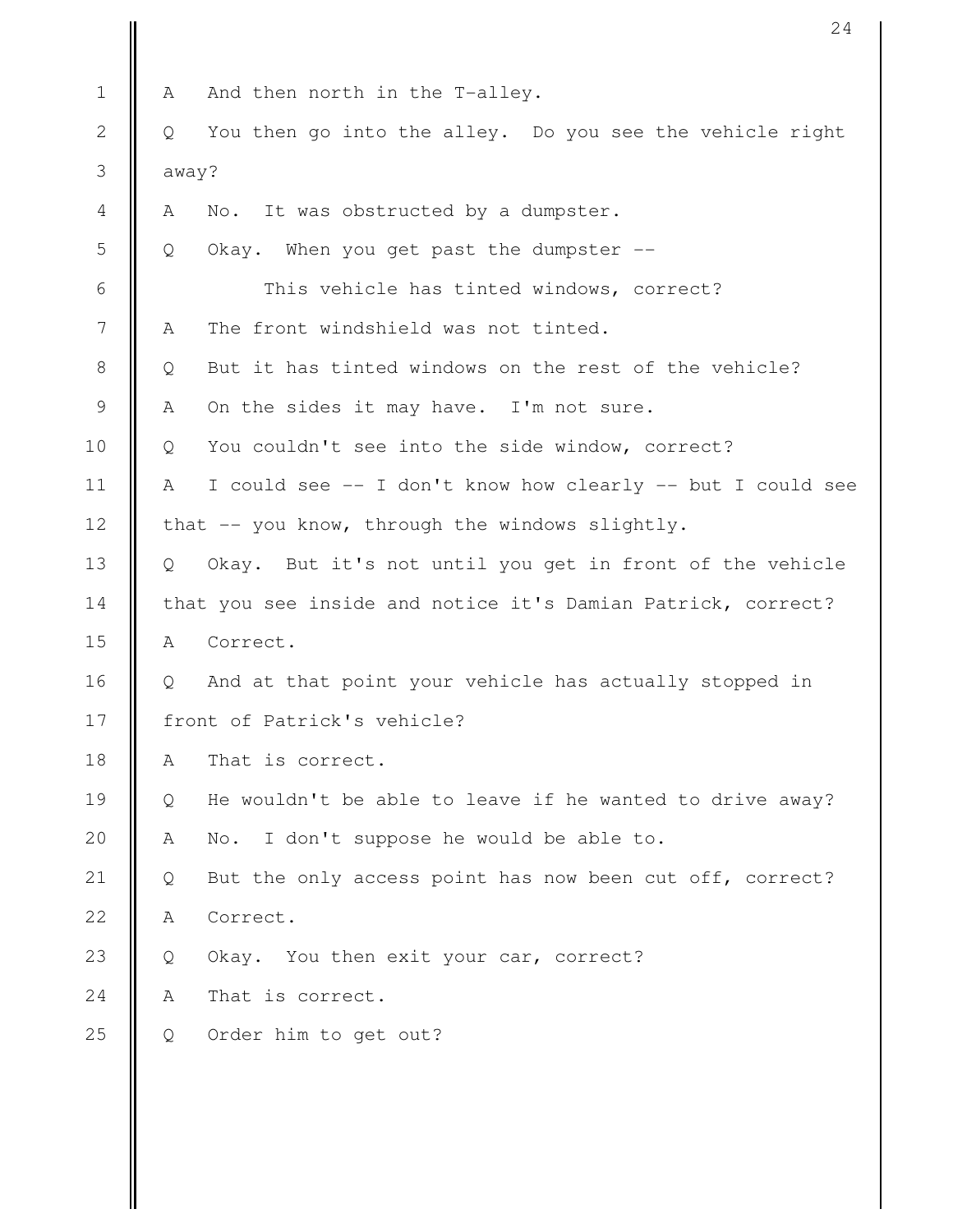|                | 25                                                              |
|----------------|-----------------------------------------------------------------|
| $\mathbf 1$    | Correct.<br>Α                                                   |
| $\mathbf{2}$   | Okay. Gun drawn?<br>Q                                           |
| 3              | Correct.<br>Α                                                   |
| $\overline{4}$ | Okay. This all happens instantaneously?<br>Q                    |
| 5              | It's happening pretty quick.<br>A                               |
| 6              | This is a dangerous situation?<br>Q                             |
| 7              | Correct.<br>A                                                   |
| $8\,$          | Okay. Approximately, how many officers respond to the<br>Q      |
| 9              | call?                                                           |
| 10             | FBI agents and Milwaukee Police or just --<br>А                 |
| 11             | All law enforcement.<br>Q                                       |
| 12             | I would say there's at least three vehicles of FBI agents,<br>Α |
| 13             | and there's probably at least two agents per car.               |
| 14             | There was one FBI car with a Milwaukee officer and an           |
| 15             | FBI agent. There was a -- Two sergeants responded to the        |
| 16             | A paddy wagon responded to the scene. There was quite<br>scene. |
| 17             | a few.                                                          |
| 18             | So over ten, I assume?<br>Q                                     |
| 19             | Yes.<br>A                                                       |
| 20             | Okay. Did you run a check to who the vehicle was<br>Q           |
| 21             | registered to?                                                  |
| 22             | Yes. I believe it came back as a rental car.<br>A               |
| 23             | MR. BUGNI: Okay. Can I have one moment, Your Honor?             |
| 24             | THE COURT:<br>Sure.                                             |
| 25             | MR. BUGNI: No more questions, Your Honor.                       |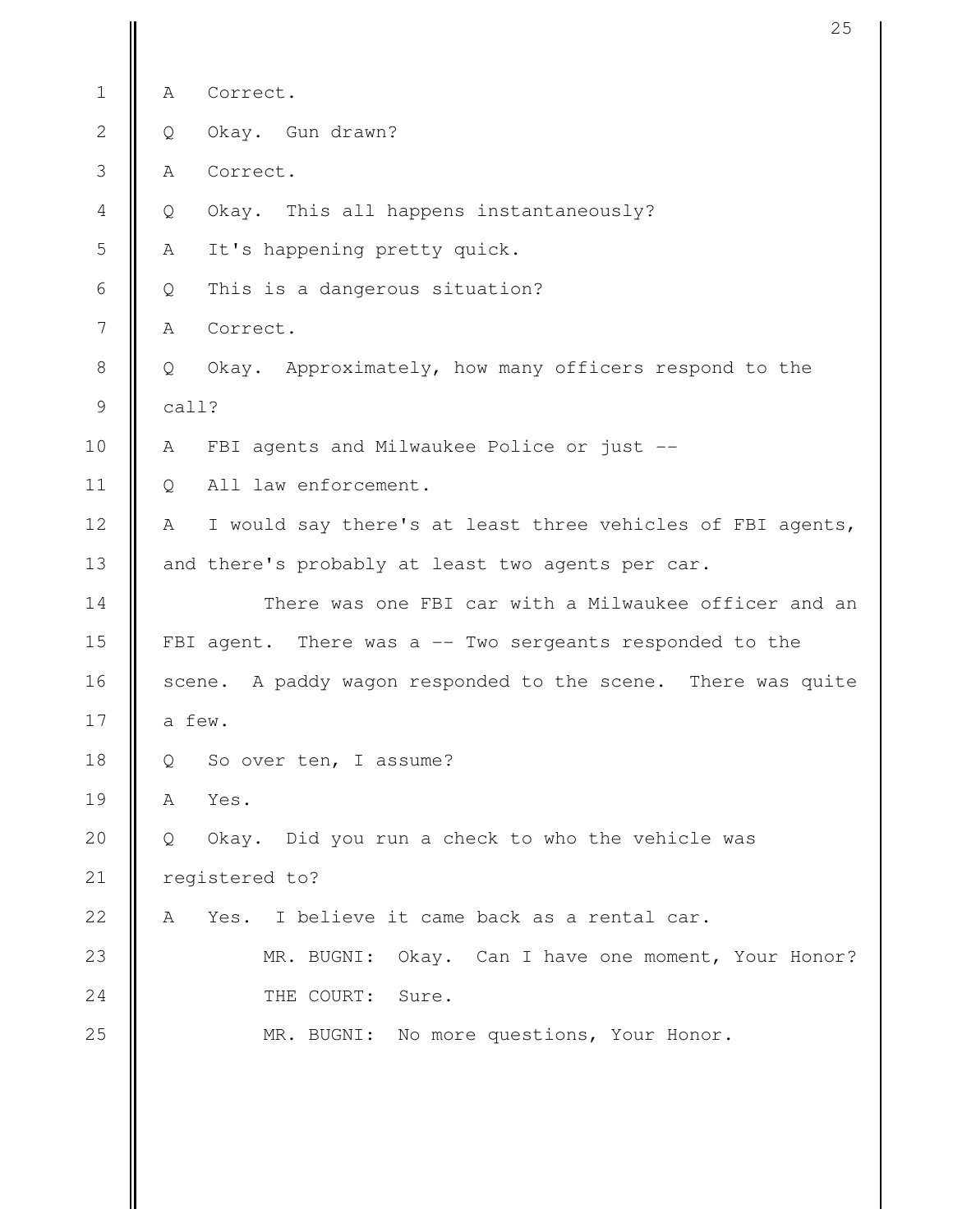|                 | 26                                                               |
|-----------------|------------------------------------------------------------------|
| $\mathbf 1$     | THE COURT: Okay. Ms. Domaszek.                                   |
| $\mathbf{2}$    | REDIRECT EXAMINATION                                             |
| 3               | BY MS. DOMASZEK:                                                 |
| $\overline{4}$  | With respect to the vehicle check, did you personally run a<br>Q |
| 5               | vehicle check on this white Chevy Malibu, or did somebody else   |
| 6               | do it?                                                           |
| $7\phantom{.0}$ | Somebody else did, I believe.<br>A                               |
|                 |                                                                  |
| $8\,$           | Okay. And you believe that they told you that it was a<br>Q      |
| $\mathcal{G}$   | rental car?                                                      |
| 10              | Yes.<br>$\mathbb{A}$                                             |
| 11              | MS. DOMASZEK: I have no further questions.                       |
| 12              | THE COURT:<br>Okay.                                              |
| 13              | MR. BUGNI: No cross.                                             |
| 14              | THE COURT: All right. You may be excused, Detective              |
| 15              | Multhauf.                                                        |
| 16              | MS. DOMASZEK: I'd like to call as my next witness                |
| 17              | Officer Phillip Ferguson.                                        |
| 18              | THE COURT:<br>Okay.                                              |
| 19              | THE WITNESS: Do you want these back?                             |
| 20              | THE COURT: Why don't you leave them there. Thanks.               |
| 21              | Thank you, Detective.                                            |
| 22              | (The witness was first duly sworn under oath.)                   |
| 23              | THE CLERK: Please state your full name and spell it              |
| 24              | for the record.                                                  |
| 25              | THE WITNESS: Phillip Ferguson, P-H-I-L-L-I-P,                    |
|                 |                                                                  |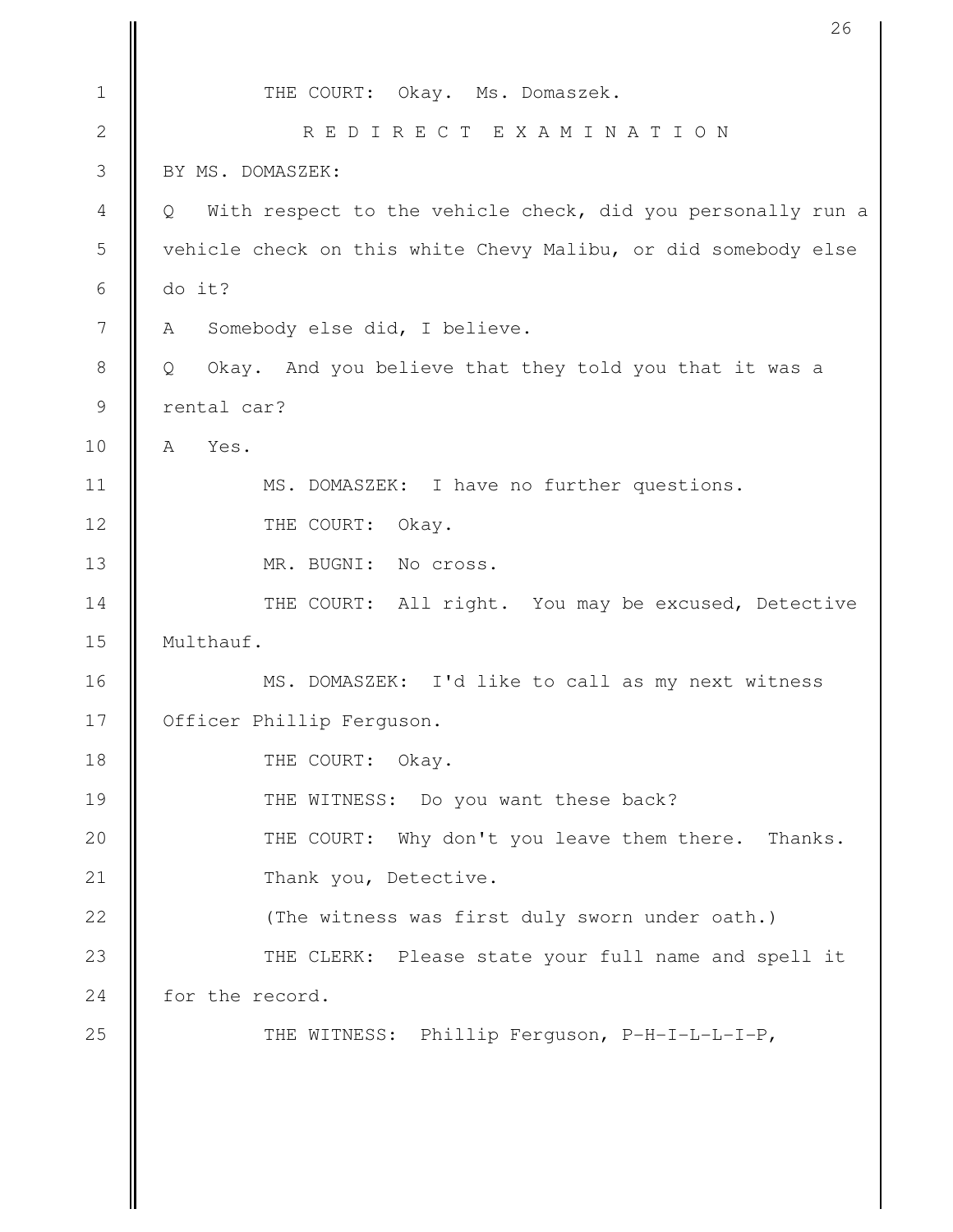| $\mathbf 1$   |              | $F-E-R-G-U-S-O N.$                                     |
|---------------|--------------|--------------------------------------------------------|
| $\mathbf{2}$  |              | DIRECT EXAMINATION                                     |
| 3             |              | BY MS. DOMASZEK:                                       |
| 4             | Q            | Good afternoon, Mr. Ferguson.                          |
| 5             | $\mathbb{A}$ | Good afternoon.                                        |
| 6             | Q            | What do you do for a living?                           |
| 7             | $\mathbb{A}$ | Police officer.                                        |
| $\,8\,$       | Q            | Are you currently employed by the Milwaukee Police     |
| $\mathcal{G}$ |              | Department?                                            |
| 10            | A            | Yes.                                                   |
| 11            | Q            | How long have you been so employed?                    |
| 12            | A            | Seven years.                                           |
| 13            | Q            | Where are you currently assigned?                      |
| 14            | $\mathbb A$  | District 5.                                            |
| 15            | Q            | Were you assigned as a police officer to District 5 on |
| 16            |              | October 28th, 2013?                                    |
| 17            | Α            | Yes.                                                   |
| 18            | Q            | Officer Ferguson, have you received training in how to |
| 19            |              | arrest individuals?                                    |
| 20            | Α            | Yes.                                                   |
| 21            | Q            | Are you familiar with state and federal firearms laws? |
| 22            | A            | Yes.                                                   |
| 23            | Q            | Officer Ferguson, what time did you report for work on |
| 24            |              | October 28th, 2013?                                    |
| 25            | Α            | At approximately 8:00 a.m.                             |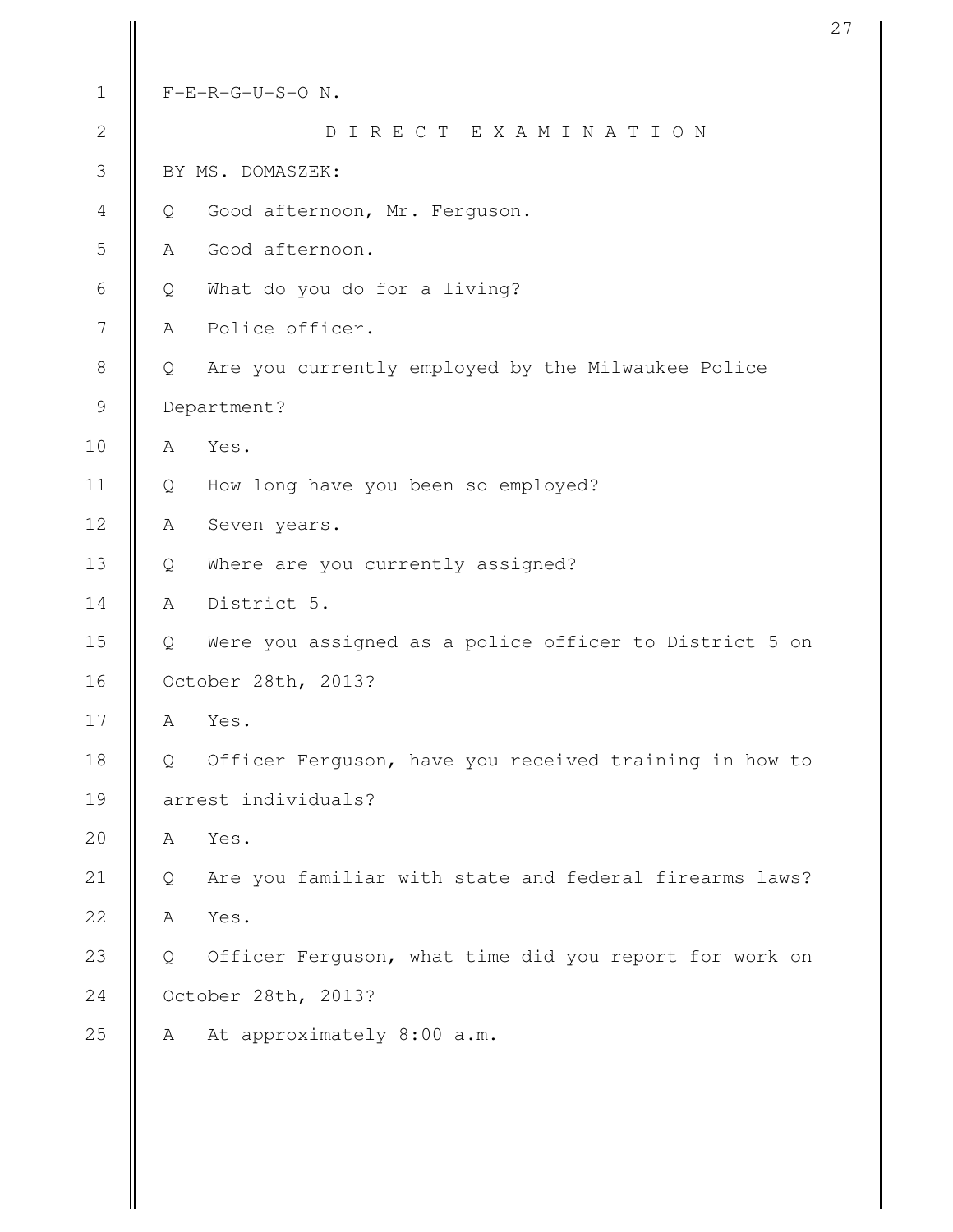|                |   | 28                                                          |
|----------------|---|-------------------------------------------------------------|
| $\mathbf 1$    | Q | Were you wearing a uniform?                                 |
| $\mathbf{2}$   | Α | Yes.                                                        |
| 3              | Q | On that day, did you participate in the arrest of Damian    |
| $\overline{4}$ |   | Patrick?                                                    |
| 5              | Α | Yes, I did.                                                 |
| 6              | Q | Why was Damian Patrick arrested on October 28th, 2013?      |
| 7              | Α | Felony violation of probation and parole warrant.           |
| $\,8\,$        | Q | So you learned at some point that there was a warrant out   |
| $\mathcal{G}$  |   | for his arrest?                                             |
| 10             | Α | Yes.                                                        |
| 11             | Q | How did you learn this?                                     |
| 12             | Α | During a briefing. Before we went out on the streets, we    |
| 13             |   | were briefed on subjects that we were looking for that were |
| 14             |   | wanted in District 5.                                       |
| 15             | Q | And during that briefing, were you provided with some       |
| 16             |   | documents pertaining to Mr. Patrick which would include his |
| 17             |   | warrant and his photo?                                      |
| 18             | Α | Yes.                                                        |
| 19             | Q | Before you, Officer Ferguson, is Government's Exhibit A.    |
| 20             |   | Can you review to this to yourself.                         |
| 21             | Α | Yes.                                                        |
| 22             | Q | What is this?                                               |
| 23             | Α | An arrest warrant for violation of probation and parole.    |
| 24             | Q | Is it for Mr. Patrick?                                      |
| 25             | Α | Yes.                                                        |
|                |   |                                                             |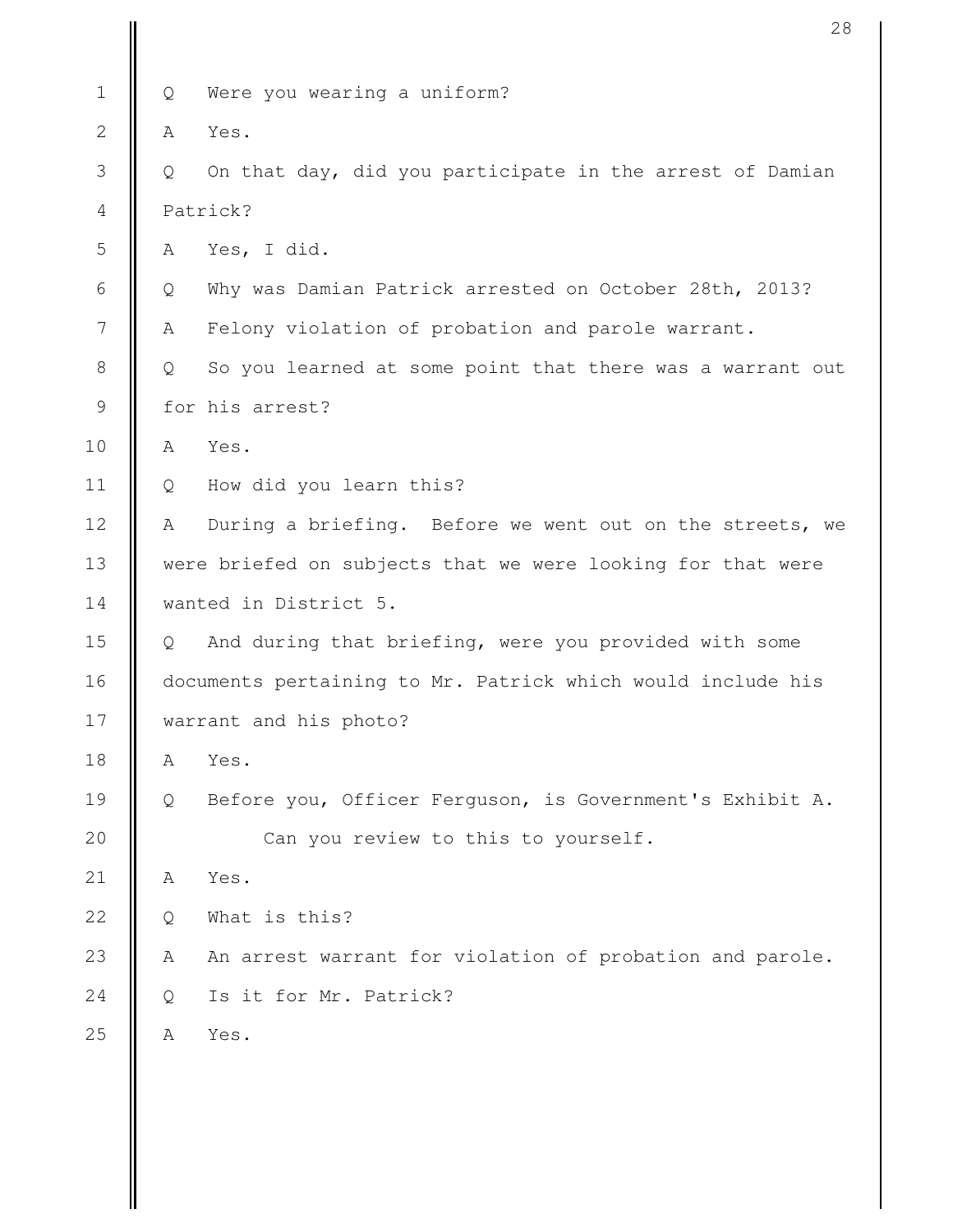|               |         | 29                                                         |
|---------------|---------|------------------------------------------------------------|
| $\mathbf{1}$  | $\circ$ | Was this the information that you were provided with on    |
| $\mathbf{2}$  |         | October 28th, 2013?                                        |
| 3             | А       | Yes, ma'am.                                                |
|               |         |                                                            |
| 4             | Q       | Officer Ferguson, what did you intend to do when you found |
| 5             |         | Damian Patrick on October 28th, 2013?                      |
| 6             | A       | Arrest him.                                                |
| 7             | Q       | And would you -- Was your plan to arrest him pursuant to   |
| $8\,$         |         | this arrest warrant?                                       |
| $\mathcal{G}$ | A       | Yes.                                                       |
| 10            | Q       | Where was he -- Where was Mr. Patrick arrested on          |
| 11            |         | October 28th, 2013?                                        |
| 12            | A       | 5909 North Teutonia.                                       |
| 13            | Q       | Officer Ferguson, you have before you Exhibit C.           |
| 14            |         | Can you please review this.                                |
| 15            | Α       | Yes.                                                       |
| 16            | Q       | What is that?                                              |
| 17            | А       | Apartment complex, 5909 North Teutonia.                    |
| 18            | Q       | And Mr. Patrick wasn't arrested in front of that complex,  |
| 19            |         | correct?                                                   |
| 20            | Α       | In the alleyway.<br>No.                                    |
| 21            | Q       | I'm sorry, did you say that the alley behind it?           |
| 22            | Α       | The alley rear.                                            |
| 23            | Q       | Okay. Officer Ferguson, how did you come to arrive at this |
| 24            |         | location?                                                  |
| 25            | A       | Received information -- information from law enforcement   |
|               |         |                                                            |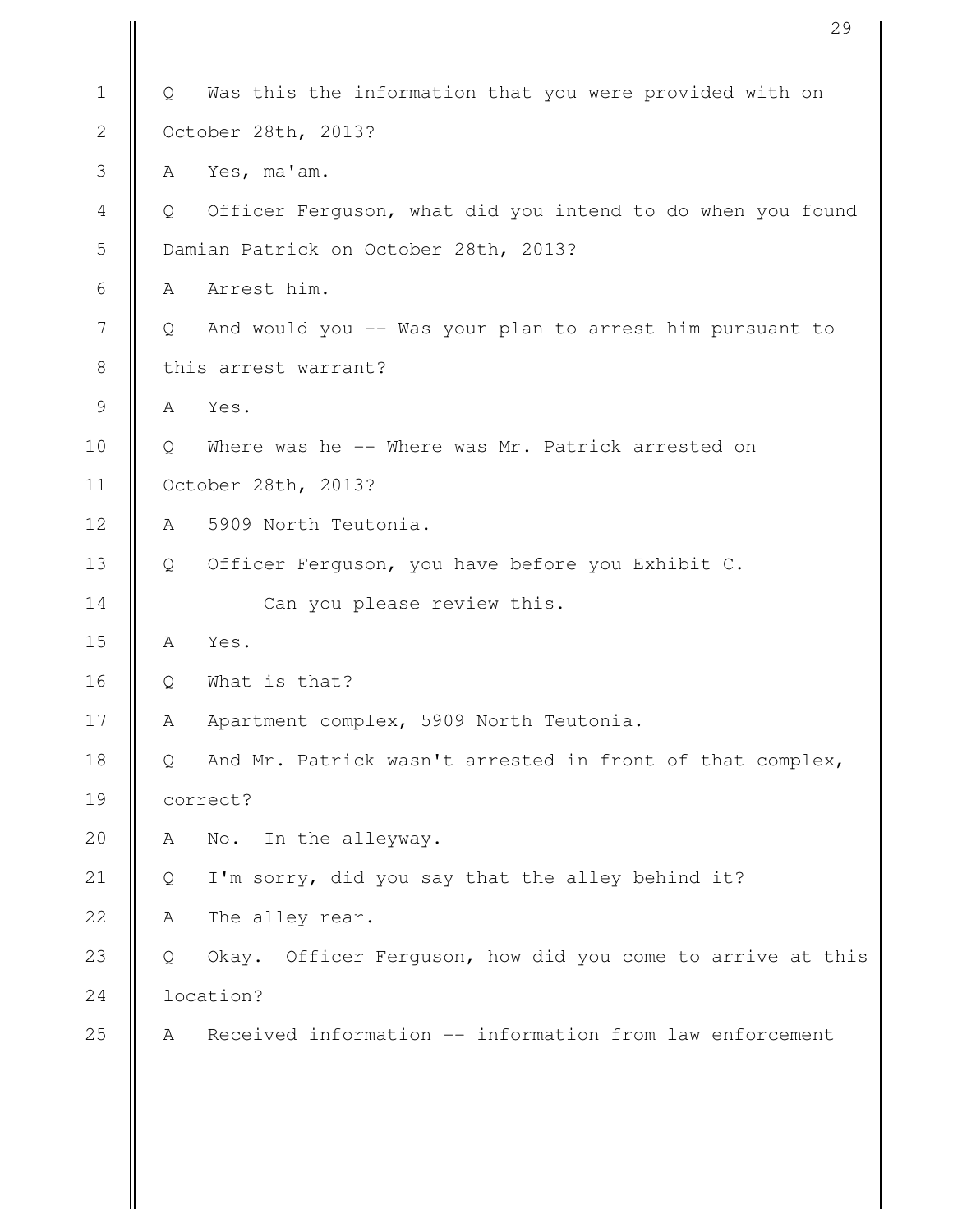|                |   | 30                                                            |
|----------------|---|---------------------------------------------------------------|
| $\mathbf{1}$   |   | that he was inside of a white Chevy Malibu.                   |
| $\mathbf{2}$   | Q | What kind of information did you receive?                     |
| 3              | A | Electronic information.                                       |
| $\overline{4}$ | Q | And did you also receive information that was -- that was     |
| 5              |   | word of mouth from other officers?                            |
| 6              | Α | Yes.                                                          |
| 7              | Q | Thank you.                                                    |
| $8\,$          | A | Yes.                                                          |
| $\mathcal{G}$  | Q | When you responded to 5909 North Teutonia, or to the rear     |
| 10             |   | alley, I should correct myself, what type of vehicle were you |
| 11             |   | driving?                                                      |
| 12             | A | I was driving an unmarked squad car.                          |
| 13             | Q | How would you describe this alley that was behind 5909        |
| 14             |   | North Teutonia?                                               |
| 15             | A | A T-alley.                                                    |
| 16             | Q | And is that alley a public right-of-way, or is it private?    |
| 17             | Α | Public.                                                       |
| 18             | Q | So anyone can enter this area?                                |
| 19             | Α | Yes.                                                          |
| 20             | Q | When you arrived at 5909 North Teutonia, was it light or      |
| 21             |   | dark out?                                                     |
| 22             | Α | Light.                                                        |
| 23             | Q | What did you see when you first arrived in the alley?         |
| 24             | Α | I saw that 2012 Chevy Malibu, white in color.                 |
| 25             | Q | Was it parked or moving?                                      |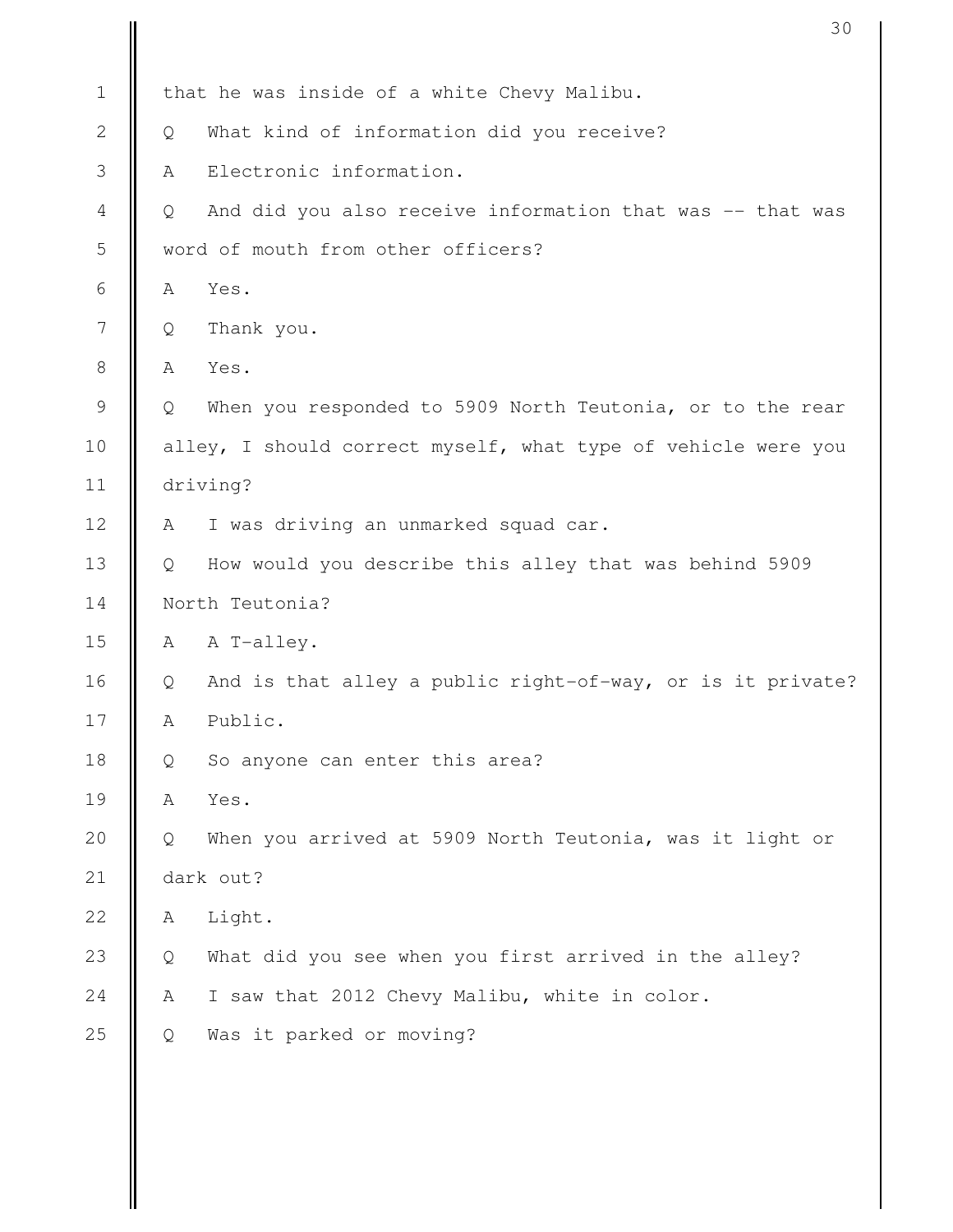|                |   | 31                                                        |
|----------------|---|-----------------------------------------------------------|
| $\mathbf 1$    | Α | It was parked.                                            |
| $\mathbf{2}$   | Q | How was it parked?                                        |
| 3              | Α | Parked, backed in a parking spot.                         |
| $\overline{4}$ | Q | And what was your view into the vehicle relative to your  |
| 5              |   | position in responding to this 5909 North Teutonia?       |
| 6              | Α | Right through the front windshield.                       |
| 7              | Q | Who did you observe in the vehicle?                       |
| $8\,$          | Α | Damian Patrick.                                           |
| 9              | Q | Where was he?                                             |
| 10             | Α | Front passenger.                                          |
| 11             | Q | How long did it take you to recognize that the individual |
| 12             |   | in the front passenger seat was Damian Patrick?           |
| 13             | Α | Right away.                                               |
| 14             | Q | How did you recognize him? Had you had prior interaction  |
| 15             |   | with him?                                                 |
| 16             | A | I viewed a booking photo prior to this incident.          |
| 17             | Q | Okay. And how long after you arrived -- or excuse me.     |
| 18             |   | What did you do after you recognized the individual in    |
| 19             |   | the Chevy Malibu as Damian Patrick?                       |
| 20             | Α | I approached the front passenger door first.              |
| 21             | Q | Okay. And how long after you arrived at 5909 North        |
| 22             |   | Teutonia did this happen?                                 |
| 23             | Α | Right away.                                               |
| 24             | Q | Instantaneously?                                          |
| 25             | Α | Yes.                                                      |
|                |   |                                                           |
|                |   |                                                           |

 $\mathbf{\mathbf{\mathsf{II}}}$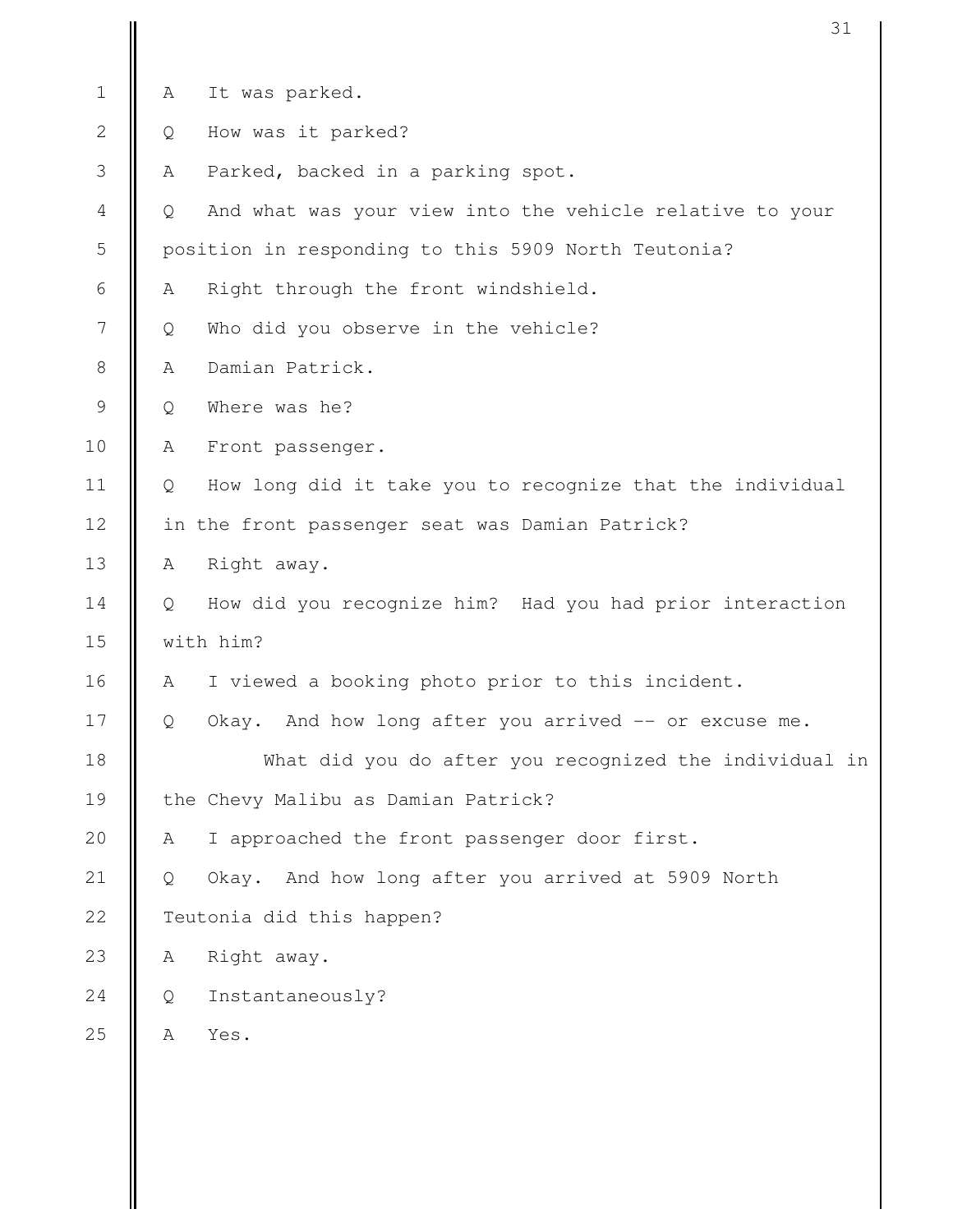|                 |       | 32                                                             |
|-----------------|-------|----------------------------------------------------------------|
| $\mathbf 1$     | Q     | What happened after you approached the -- or let me ask you    |
| $\mathbf{2}$    | this. |                                                                |
| 3               |       | Why did you approach the passenger side of the                 |
| $\overline{4}$  |       | vehicle?                                                       |
| 5               | Α     | Because I observed Damian sitting in the passenger's seat.     |
| 6               | Q     | What did you intend to do at that point?                       |
| $7\phantom{.0}$ | A     | To arrest him.                                                 |
| $8\,$           | Q     | Did you, in fact, arrest him?                                  |
| $\mathcal{G}$   | Α     | I did not; but he was, in fact -- he was arrested.             |
| 10              | Q     | What did you do after you approached the passenger door?       |
| 11              | A     | When I approached the passenger door, I noticed that the       |
| 12              |       | other squad that was responding didn't make it to the driver's |
| 13              |       | door as quickly as they probably should have; so I took the    |
| 14              |       | driver's door instead.                                         |
| 15              | Q     | And what did you do with respect to the driver?                |
| 16              | Α     | Asked him to show me his hands.                                |
| 17              | Q     | And did he comply?                                             |
| 18              | Α     | Yes.                                                           |
| 19              | Q     | Was he eventually arrested?                                    |
| 20              | Α     | Yes.                                                           |
| 21              | Q     | Are you aware of whether Detective Multhauf observed a         |
| 22              |       | firearm in the vehicle?                                        |
| 23              | Α     | Yes.                                                           |
| 24              | Q     | Did you personally observe it?                                 |
| 25              | Α     | Yes.                                                           |
|                 |       |                                                                |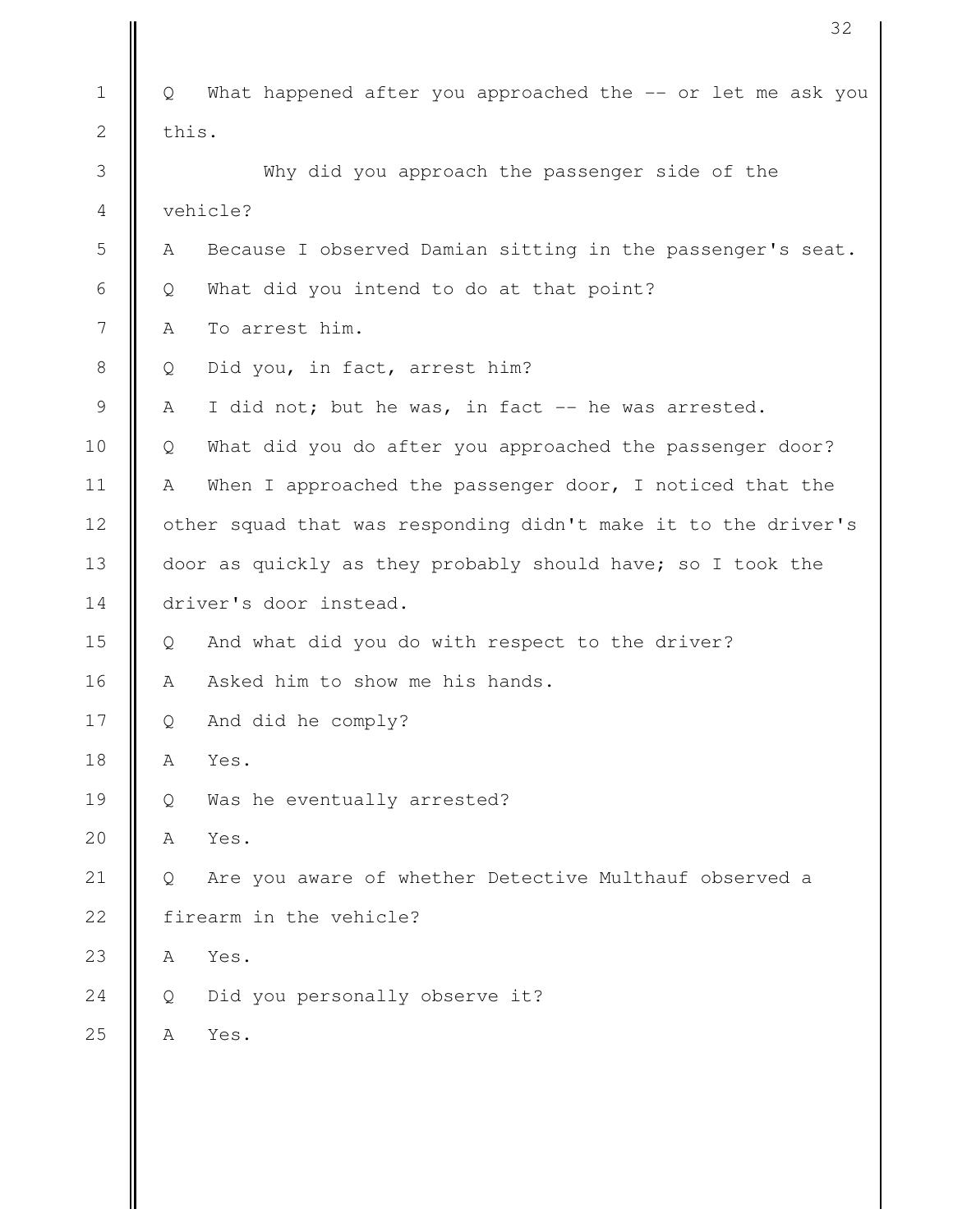|                | 33                                                              |
|----------------|-----------------------------------------------------------------|
| $\mathbf 1$    | Now, did you observe it before the arrest occurred or<br>Q      |
| $\mathbf{2}$   | afterwards?                                                     |
| 3              | After.<br>A                                                     |
| $\overline{4}$ | Are you aware of whether Mr. Patrick had previously been<br>Q   |
| 5              | convicted of a felony prior to October 28th, 2013?              |
| 6              | Yes.<br>Α                                                       |
| 7              | Are you aware of whether felons may lawfully possess<br>Q       |
| $8\,$          | firearms?                                                       |
| $\mathcal{G}$  | They can't.<br>Α                                                |
| 10             | Where was Patrick -- Mr. Patrick placed after he was<br>Q       |
| 11             | arrested?                                                       |
| 12             | He was placed in the rear of our squad car.<br>A                |
| 13             | And was Mr. Patrick's arrest captured on an audio or video<br>Q |
| 14             | or some other type of recording device?                         |
| 15             | No.<br>A                                                        |
| 16             | MS. DOMASZEK: I have no further questions.                      |
| 17             | Okay.<br>THE COURT:                                             |
| 18             | CROSS - EXAMINATION                                             |
| 19             | BY MR. BUGNI:                                                   |
| 20             | Were you driving?<br>Q                                          |
| 21             | No.<br>Α                                                        |
| 22             | You were the passenger?<br>Q                                    |
| 23             | Yes.<br>Α                                                       |
| 24             | And just to be clear, you testified that you<br>Q<br>Okay.      |
| 25             | received this information about Damian Patrick I believe        |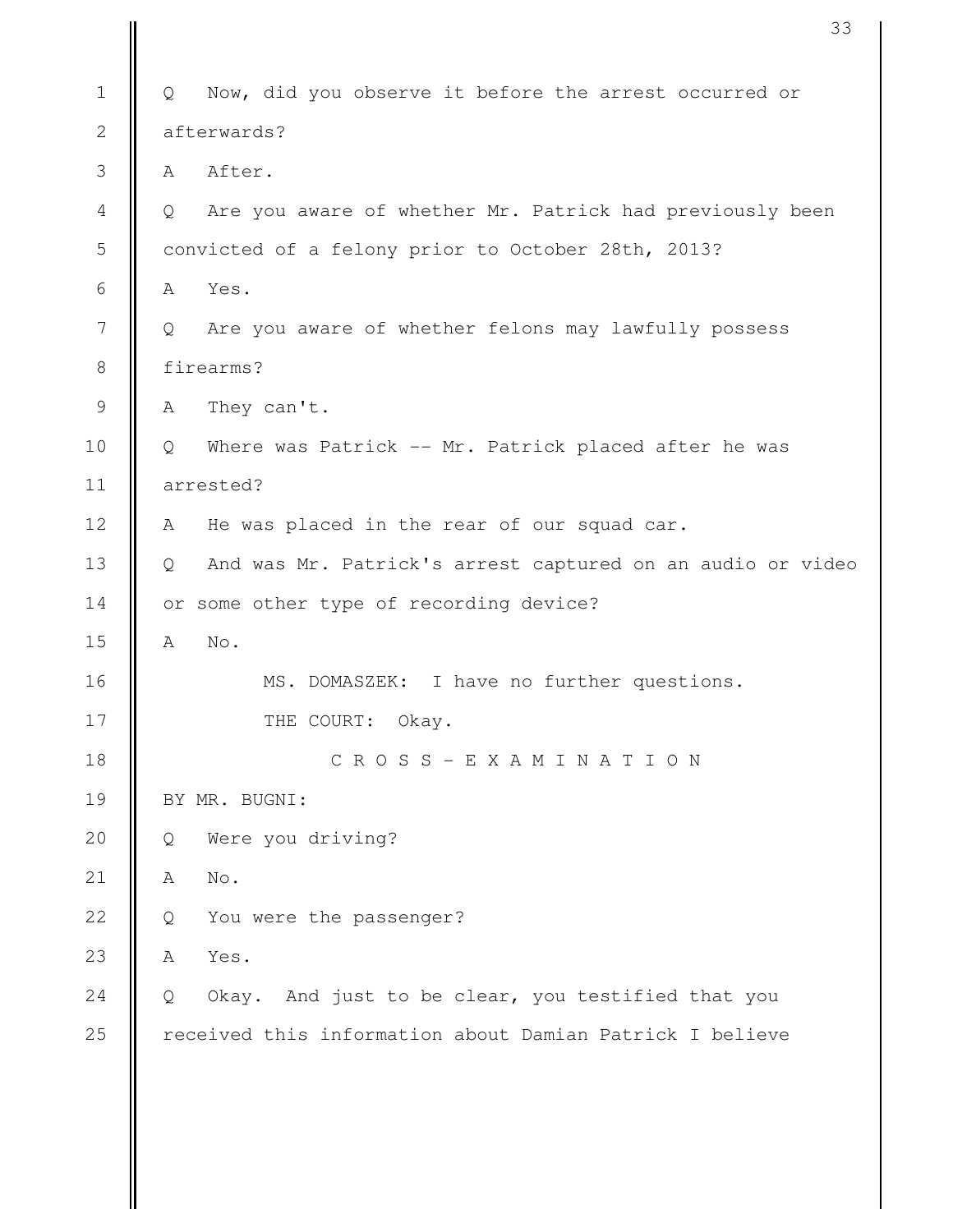|                | 34                                                            |
|----------------|---------------------------------------------------------------|
| $\mathbf{1}$   | electronic. What does that mean?                              |
| $\overline{2}$ | MS. DOMASZEK: Objection. Can we approach, Your                |
| 3              | Honor?                                                        |
| $\overline{4}$ | THE COURT: Sure.                                              |
| 5              | (A sidebar was held.)                                         |
| 6              | MR. BUGNI: Do you want me to reask the question, Your         |
| 7              | Honor?                                                        |
| $\,8\,$        | THE COURT: That would be a good idea.                         |
| 9              | BY MR. BUGNI:                                                 |
| 10             | You testified that you received this information through<br>Q |
| 11             | electronic information. What does that mean?                  |
| 12             | Electronic information, tracking cell phone.<br>A             |
| 13             | THE COURT:<br>Okay. You got your answer.                      |
| 14             | MR. BUGNI: Okay. Sorry.                                       |
| 15             | BY MR. BUGNI:                                                 |
| 16             | So you were tracking his cell phone?<br>Q                     |
| 17             | I was not, no.<br>Α                                           |
| 18             | Okay. So the information was tracked -- like you were --<br>Q |
| 19             | Were you provided instantaneous information about where his   |
| 20             | cell phone was?                                               |
| 21             | I was verbally advised of where his cell phone was by<br>A    |
| 22             | another law enforcement officer.                              |
| 23             | Okay. All right. And that officer was the one that<br>Q       |
| 24             | communicated to you where Damian Patrick was?                 |
| 25             | I'm not sure.<br>A                                            |
|                |                                                               |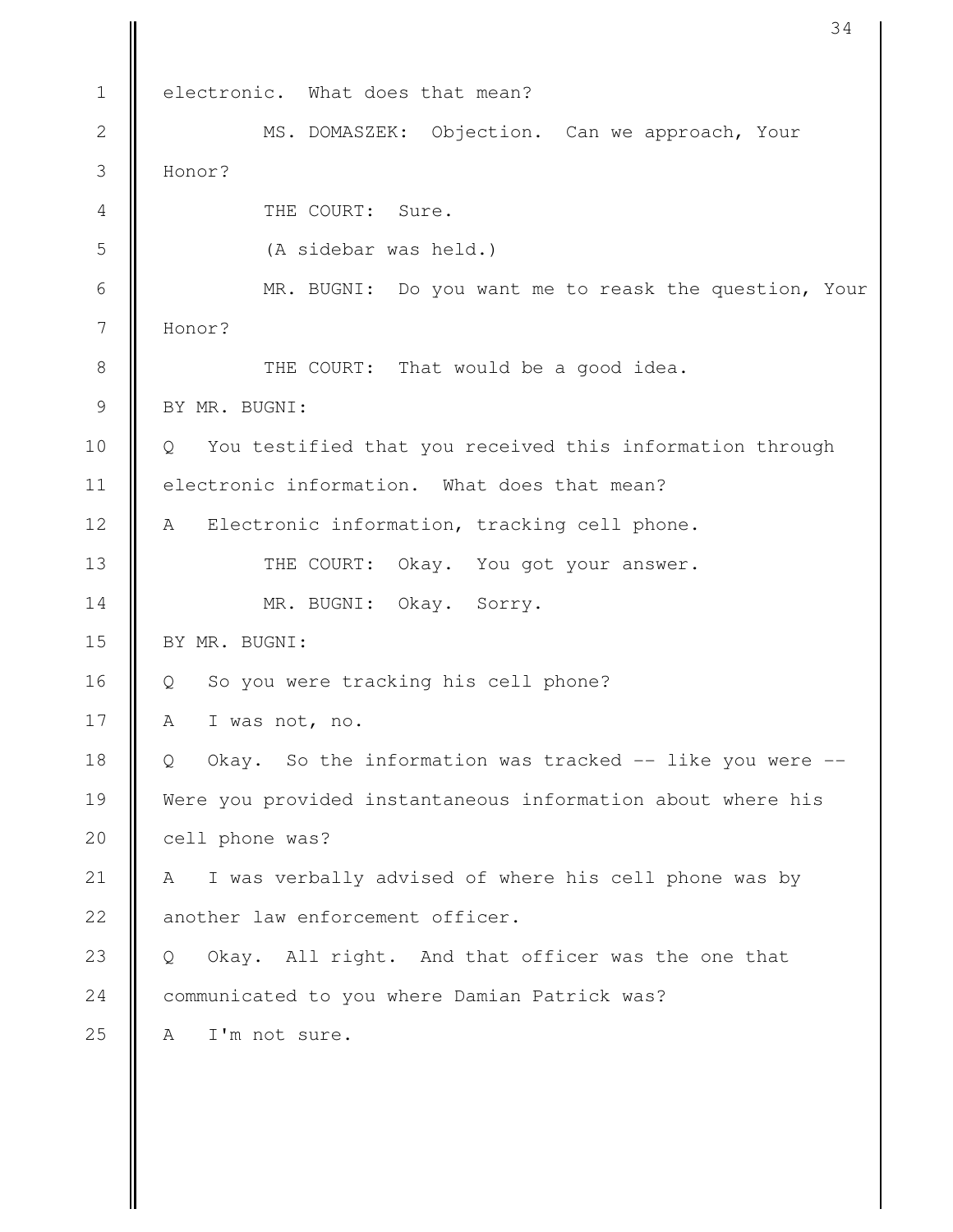Q Well, who communicated to you where Damian Patrick was? A A law enforcement officer. Q Okay. And that law enforcement officer said what to you? A That he was parked in the alley -- in the alley in a white Chevy Malibu, 2012, in the rear of 5909 North Teutonia. Q Had you been getting previous updates about this electronic information? THE COURT: Mr. Bugni, I think you're going a little bit further than -- or at least addressing the Government's concerns here. How much longer are you going in this line of questioning? MR. BUGNI: I was going to ask a couple more. I think she's laid the predicate to clear the courtroom, if that's what the concern is. I was just going to ask two or three questions. THE COURT: I don't think we need to clear the courtroom. The question is, what kind of electronic information? That was the question. I believe he answered it. MR. BUGNI: Well, can I just ask two more clarifying questions? THE COURT: You can ask. And then wait before you answer. BY MR. BUGNI: Q So the electronic information is the cell phone tracking, correct? 1 2 3 4 5 6 7 8 9 10 11 12 13 14 15 16 17 18 19 20 21 22 23 24 25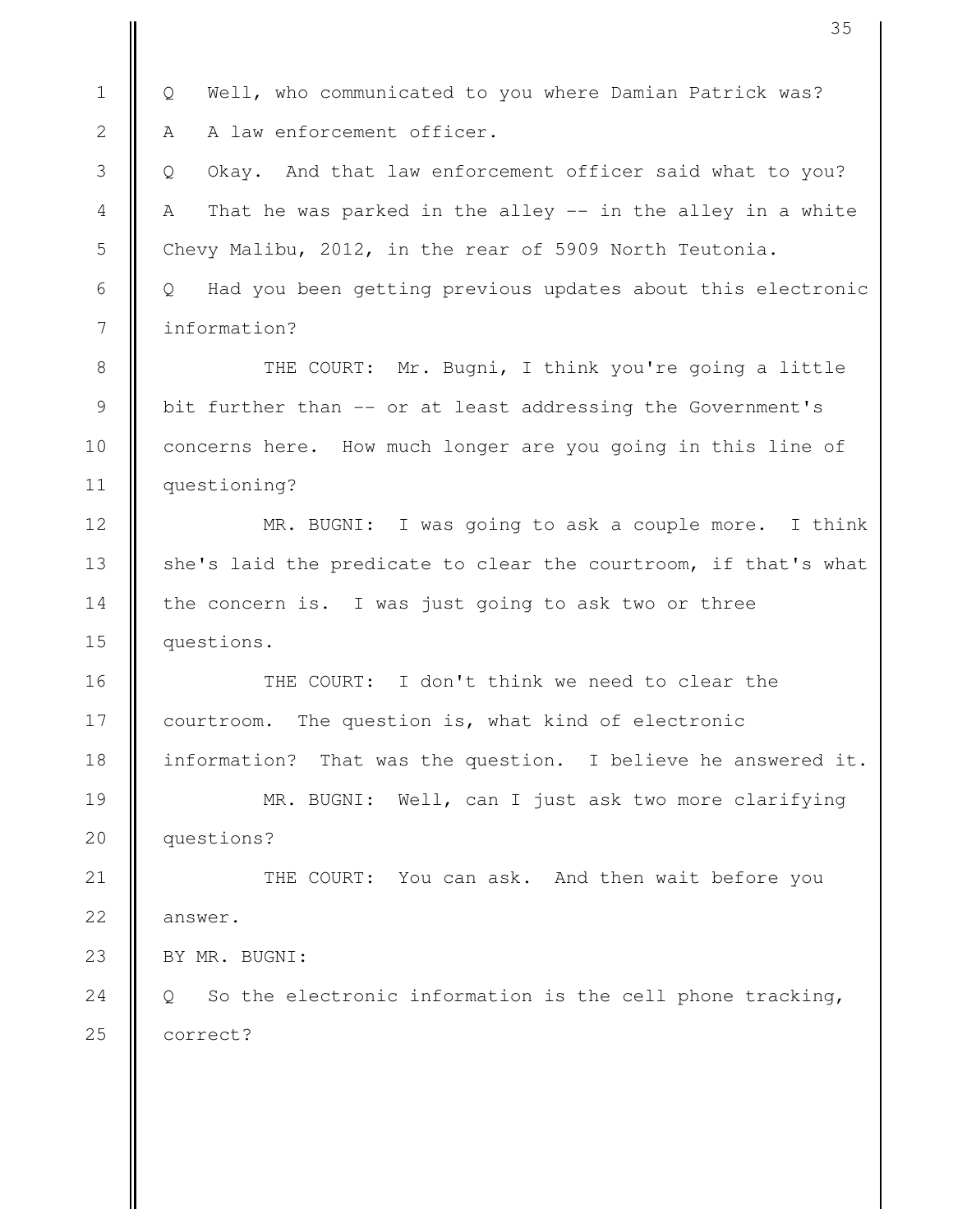|                | 36                                                             |
|----------------|----------------------------------------------------------------|
| $\mathbf 1$    | Yes.<br>A                                                      |
| $\overline{2}$ |                                                                |
|                | And how was that information then communicated to you?<br>Q    |
| 3              | Communicated to me by another part of the team. We're all<br>Α |
| $\overline{4}$ | part of a team.                                                |
| 5              | Okay. All right. How long after you get that information<br>Q  |
| 6              | that he's at this -- in this car do you stop the car?          |
| 7              | How long is between you get the call Damian Patrick's          |
| 8              | in this 2012 Malibu before you stop it?                        |
| $\mathcal{G}$  | A minute, approximately.<br>A                                  |
| 10             | Okay. All right. Thank you. One more question, sorry.<br>Q     |
| 11             | The windows of this vehicle, were they tinted, or              |
| 12             | could you see through them?                                    |
| 13             | I can't recall. The front windshield was not tinted.<br>A      |
| 14             | MR. BUGNI: Okay. Thank you very much.                          |
| 15             | Ms. Domaszek?<br>THE COURT:                                    |
| 16             | MS. DOMASZEK: I have no further questions.                     |
| 17             | THE COURT: Okay. Officer, you may be excused. Any              |
| 18             | further witnesses, Ms. Domaszek?                               |
| 19             | MS. DOMASZEK: No. I have no further witnesses, Your            |
| 20             | Honor.                                                         |
| 21             | MR. BUGNI: Your Honor, none, but if I could be heard.          |
| 22             | THE COURT:<br>Sure.                                            |
| 23             | MR. BUGNI: I believe that the Government has laid the          |
| 24             | appropriate foundation to show that the tip is reliable, and   |
| 25             | that there was probable cause to both -- or reasonable         |
|                |                                                                |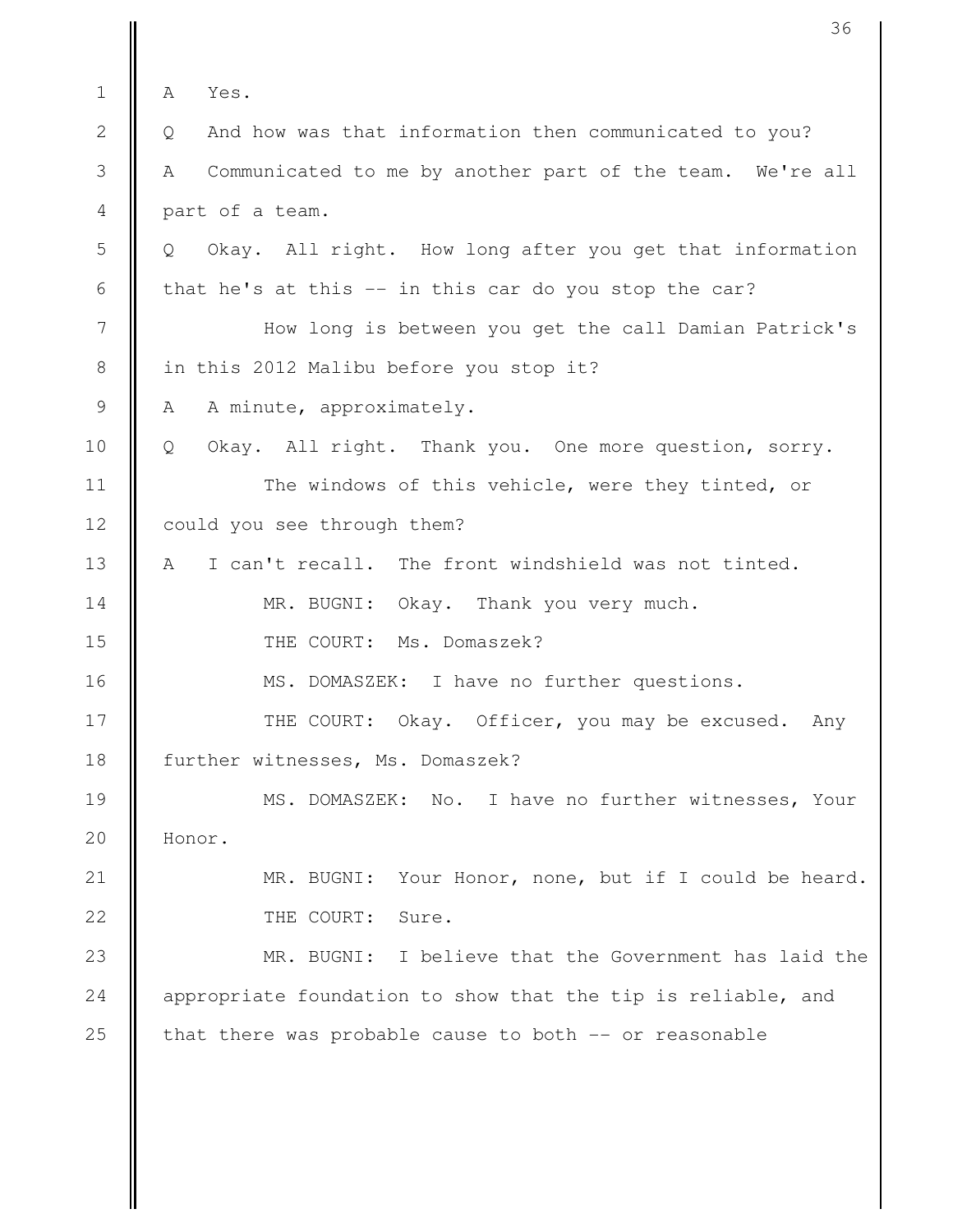suspicion to seize Mr. Damian Patrick and then probable cause to arrest him.

> So I withdraw my motion to suppress at this point. THE COURT: Okay. Any objections, Ms. Domaszek? MS. DOMASZEK: No. No objection.

THE COURT: I believe that the information that was presented at this proceeding supports your statement; the officers were not relying on an anonymous tip, which was part of the concern in your original motion, Mr. Bugni; and that they were aware of the arrest warrant from the beginning, which was one of my concerns for not addressing the motion on the documents that were presented to me.

And I find that they had basis for stopping the vehicle; and that the defendant was arrested based on a probation warrant that the officers had learned about after a briefing earlier that morning; and that they received information as to the defendant's location based on information from other law enforcement officers communicating with them.

So I believe the arrest was appropriate based on the probation warrant; and that the weapon was in plain view when the defendant was arrested. Okay.

> Anything further from anybody? MR. BUGNI: Nothing. MS. DOMASZEK: Not from the Government. Thank you.

THE COURT: Only Exhibits A and C have been offered.

24 25

1

2

3

4

5

6

7

8

9

10

11

12

13

14

15

16

17

18

19

20

21

22

23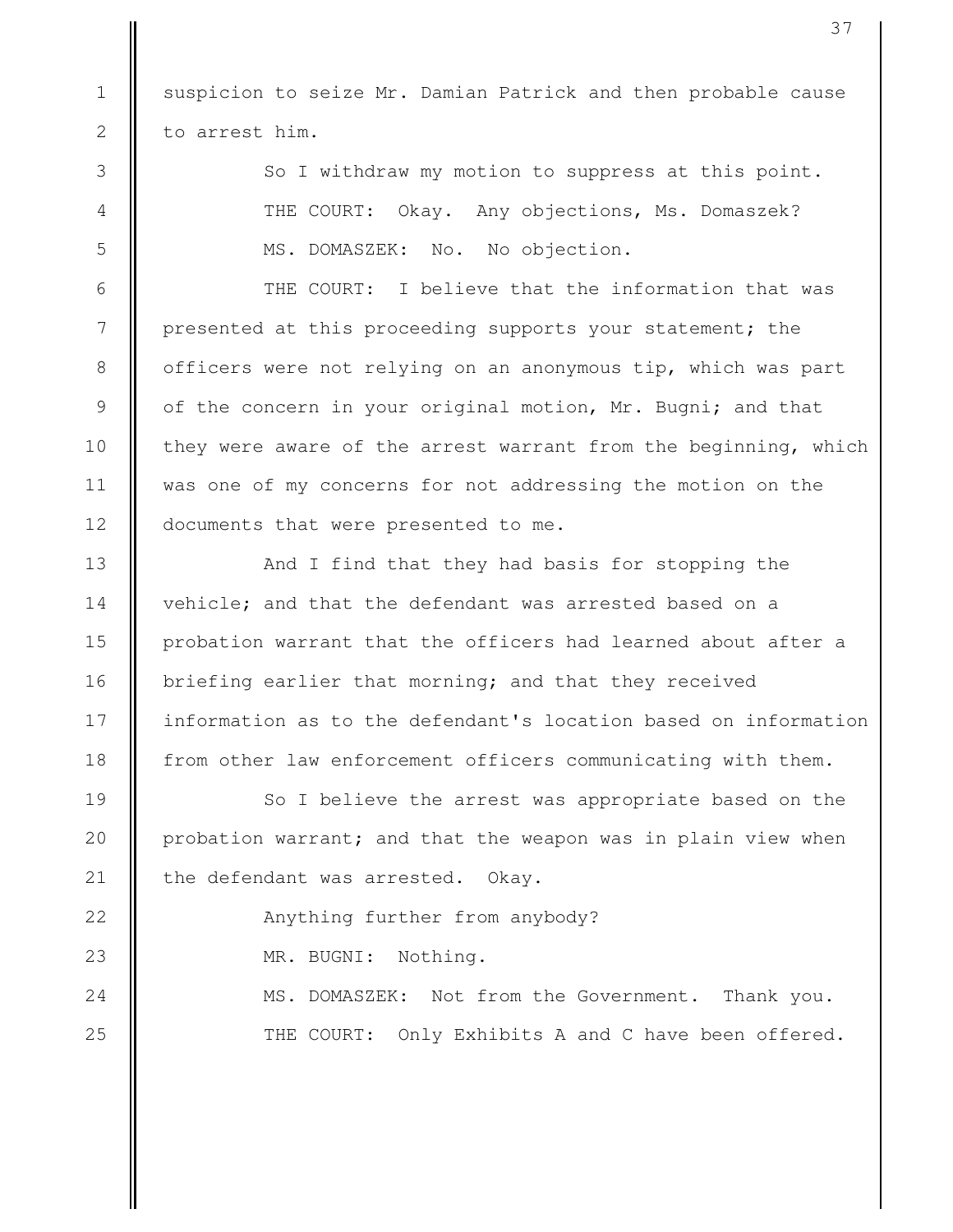| $\mathbf 1$    | I'm not sure it has much relevance at this point. I just |
|----------------|----------------------------------------------------------|
| $\overline{c}$ | wanted to let you know that, Ms. Domaszek.               |
| $\mathfrak{Z}$ | MS. DOMASZEK: That is correct; it should be only         |
| $\overline{4}$ | Exhibits A and C.                                        |
| 5              | THE COURT: Then the Court will stand in recess.          |
| $\sqrt{6}$     | (Proceedings concluded at 2:50 p.m.)                     |
| $\overline{7}$ |                                                          |
| $\,8\,$        |                                                          |
| 9              |                                                          |
| $10$           |                                                          |
| $11\,$         |                                                          |
| 12             |                                                          |
| 13             |                                                          |
| 14             |                                                          |
| 15             |                                                          |
| 16             |                                                          |
| $17$           |                                                          |
| $18$           |                                                          |
| 19             |                                                          |
| 20             |                                                          |
| 21             |                                                          |
| 22             |                                                          |
| 23             |                                                          |
| 24             |                                                          |
| 25             |                                                          |
|                |                                                          |
|                |                                                          |
|                |                                                          |
|                |                                                          |